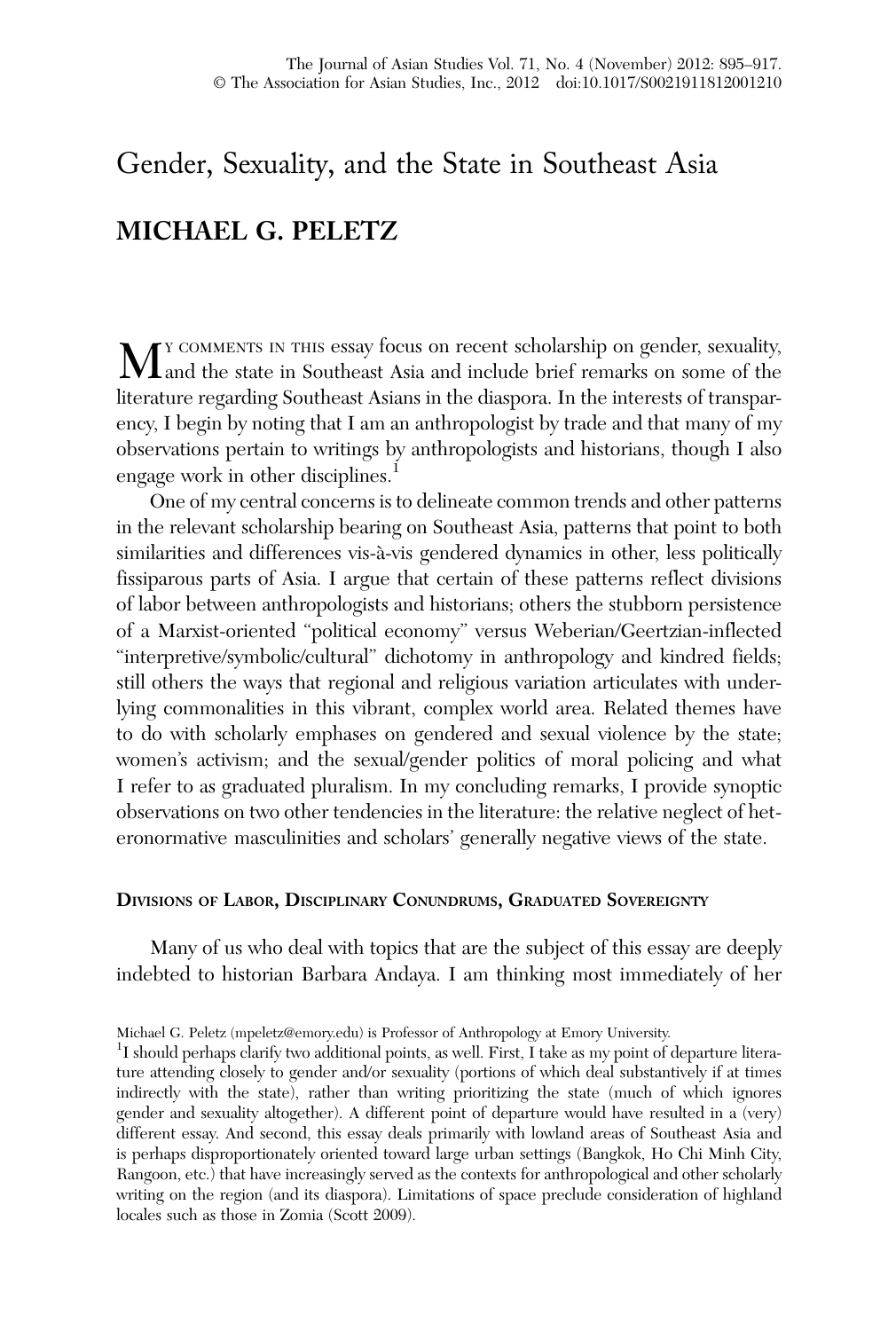2006 volume, The Flaming Womb, which aims to reposition women in Southeast Asia during the early modern period, roughly the fifteenth to the eighteenth centuries. This book brings so much to the table that I can only list a few of its virtues in passing. They include Andaya's extensive engagement with complex issues of historiography; her discussion of the conundrums of writing "women's history"; and her detailed exegesis on the heuristic value and pitfalls of the concept of "Southeast Asia," <sup>2</sup> which she addresses partly through an innovative investigation of women and gender in border zones and neighboring regions, including southern China, Taiwan, Vietnam, Bengal, Assam, Manipur, Arakan, Sri Lanka, and Oceania. Worthy of mention as well is her nuanced and sophisticated treatment of the ways women of different social classes engaged the momentous political, economic, and religious changes that occurred during this crucial period in Southeast Asia's history. Andaya also provides incisive commentary on sexual and gender ambiguities associated with anatomical intersexuality and cross-dressing, though she does not deal substantively with issues bearing on transgender practices or same-sex relations.<sup>3</sup>

<sup>2</sup>The term "Southeast Asia" is currently used by different scholars in different ways. Certain scholars utilize it to index a series of overlapping "culture areas" (Austronesian, Indic, or other) presumed to share an important range of commonalities (in kinship, gender, and religion, for example) whose boundaries diverge significantly from "Southeast Asia" as a geopolitical region (which is usually held to consist of eleven nation-states: Vietnam, Cambodia, Laos, Thailand, Burma [Myanmar], Malaysia, Singapore, Brunei, Indonesia, East Timor [Timor-Leste], and the Philippines). Others deploy the term to designate a "world area" characterized by underlying similarities with respect to its positioning on the world stage, particularly in relation to global circuits of capital, labor, technology, and the like, whose salience is viewed as superseding commonalities defined in more traditional "cultural" terms. More generally, while debates concerning the viability of the designation "Southeast Asia" and its geopolitical, spatial, and cultural referents continue to engage historians, anthropologists, and others, there is little disagreement that movement, hybridity, porousness, and pluralism have long been prominent features of the region, however broadly or narrowly defined (Day 2002, 291–93 passim). This is strikingly evident when we transcend the relevant national contexts, which serve as the usual frames of scholarly writing on this region of Asia, and incorporate perspectives drawn from diasporic settings such as Japan, Hong Kong, the Middle East, and the United States into our analyses. From an analytic point of view, a good many of the cultural practices, identities, and subjectivities forged in these latter contexts are as legitimately Southeast Asian as those encompassed within more conventional studies of the region. Partly for this reason, my discussion of recent scholarship on Southeast Asia includes brief consideration of literature on Southeast Asians in the diaspora.

<sup>3</sup>For my purposes, the term "gender" designates the cultural categories, symbols, meanings, practices, and institutionalized arrangements bearing on at least five sets of phenomena: (1) females and femininity; (2) males and masculinity; (3) androgynes, who are partly male and partly female in appearance, as well as intersexed individuals, who to one or another degree may have both male and female sexual organs or characteristics; (4) the transgendered, who engage in practices that transcend or transgress normative boundaries and are thus by definition "transgressively gendered"; and (5) neutered or unsexed/ungendered individuals, like some eunuchs. "Sex," by contrast, refers to physical activities associated with desire, reproduction, and the like, including but not limited to sexual intercourse of a heterosexual nature; to physical bodies that are distinguished by having genitals that are construed as "female," "male," both (as with some intersexuals), or neither (as in the case of some eunuchs); and to bodily processes associated with anatomical and physiological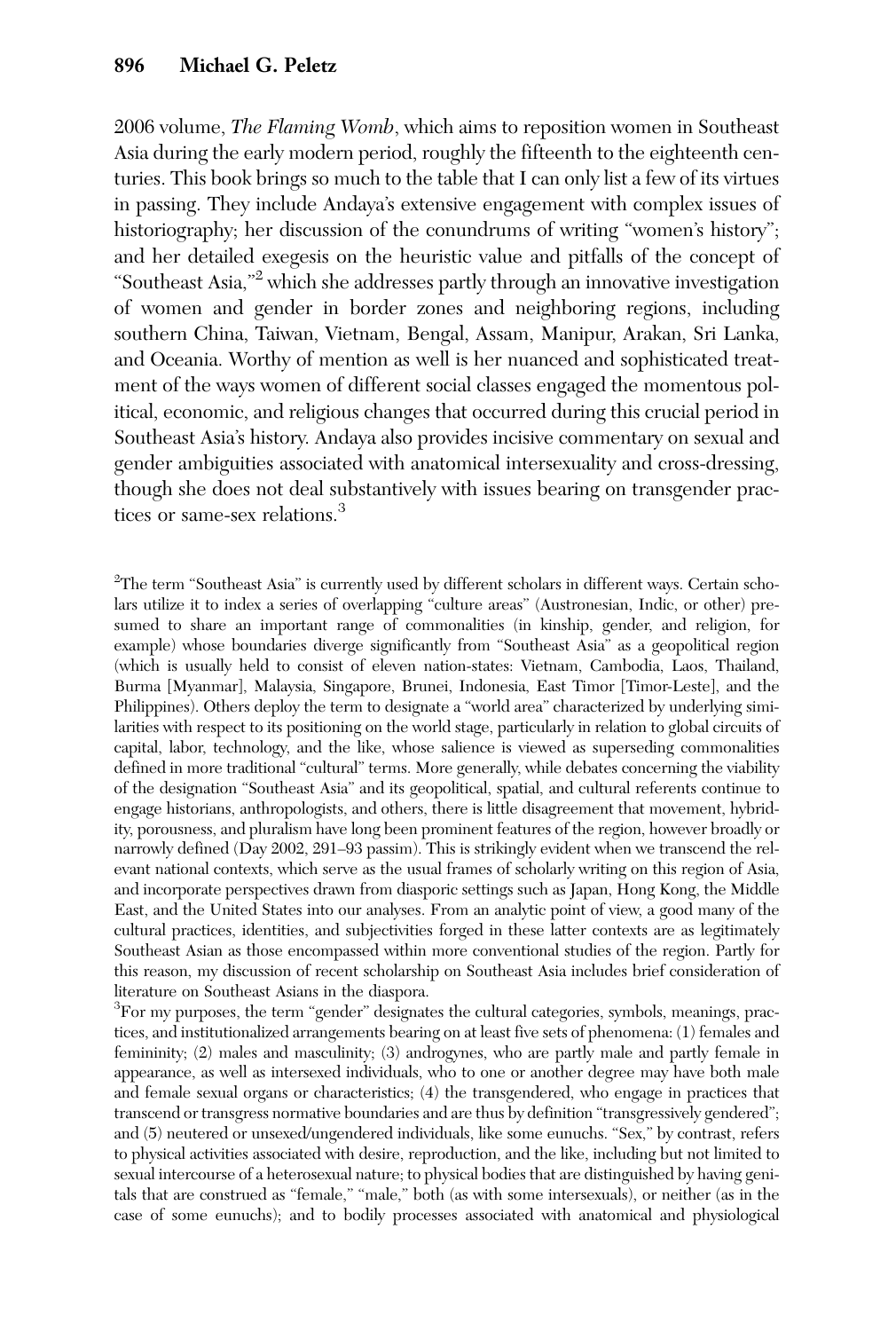The latter comment is not intended as a critique. I mention it because it indexes a disciplinary division of labor in the region. Historians and others (e.g., Stoler 1995, 2002) who deal primarily with archival records bearing on gender and sexuality in Southeast Asia tend to concentrate on heteronormativity. Anthropologists of Southeast Asia, by contrast, particularly if they engage in ethnographic research (as most do), commonly focus on non-normative genders and sexualities or at least are more inclined than historians and others to do so. This is readily apparent when one considers the importance of ethnographic material and theoretical interventions from Evelyn Blackwood (2010), Tom Boellstorff (2005, 2007), Sharyn Davies (2010), Peter Jackson (1997), Mark Johnson (1997), Martin Manalansan (2003), Rosalind Morris (1994), Dede Oetomo (1996), Megan Sinnott (2004), and Saskia Wieringa (1999, 2010; cf. Blackwood and Wieringa 1999; Wieringa, Blackwood, and Bhaiya 2007). There are obvious methodological and other reasons for these patterns, some of which have to do with the kinds of written records, voices, and other data that different communities of scholars are privy to—and equally obvious exceptions to the rule. Historian Tamara Loos's (2005) work on political culture, sexuality, and law in Siam during the reign of King Chulalongkorn (1868–1910) comes immediately to mind as one such exception (see also Loos 2009).

Gyanendra Pandey (2006, 31–32) has observed that, owing to the nature of the written sources available to historians of South Asia, it is much easier to document the broad contours of political, economic, and religious change than to provide nuanced accounts of the lived experiences and subjectivities of variously defined groups of subalterns and their transformations through time. This is also true of Southeast Asia (and most of the rest of the world). Historians dealing with gender and sexuality in Southeast Asia are understandably more concerned with macro-level changes instigated by or associated with state actors and their policies, which are in many ways much easier to discern in hindsight, than they are with affect, subjectivity, and experience, which are often inaccessible via the archival record. Anthropologists face different challenges, especially if they and those they engage in the field are living through temporal changes whose multiple directionalities and oftentimes paradoxical outcomes are not yet obvious, which is typically the case.

Other conundrums facing anthropologists and others who write mostly about the present have to do with the fact that contemporary states are widely viewed as multi-headed hydras and (for reasons sketched out by social theorist Philip Abrams [1988]; see also Mitchell [1991], Day [2002], and Aretxaga [2003]) are notoriously difficult to study.<sup>4</sup> There is a related dynamic that has also

maturation, such as menstruation and ejaculation. The partially overlapping term "sexuality" bears more specifically on the realm of erotic desire, fantasy, passion, and pleasure.

<sup>&</sup>lt;sup>4</sup>Some of the difficulties: What exactly is the state? How and where do we locate the boundaries between state and society? How do we distinguish between the ideology of a state with respect to the state's essence, cohesion, unification, operation, etc. (the "state-idea"), on the one hand,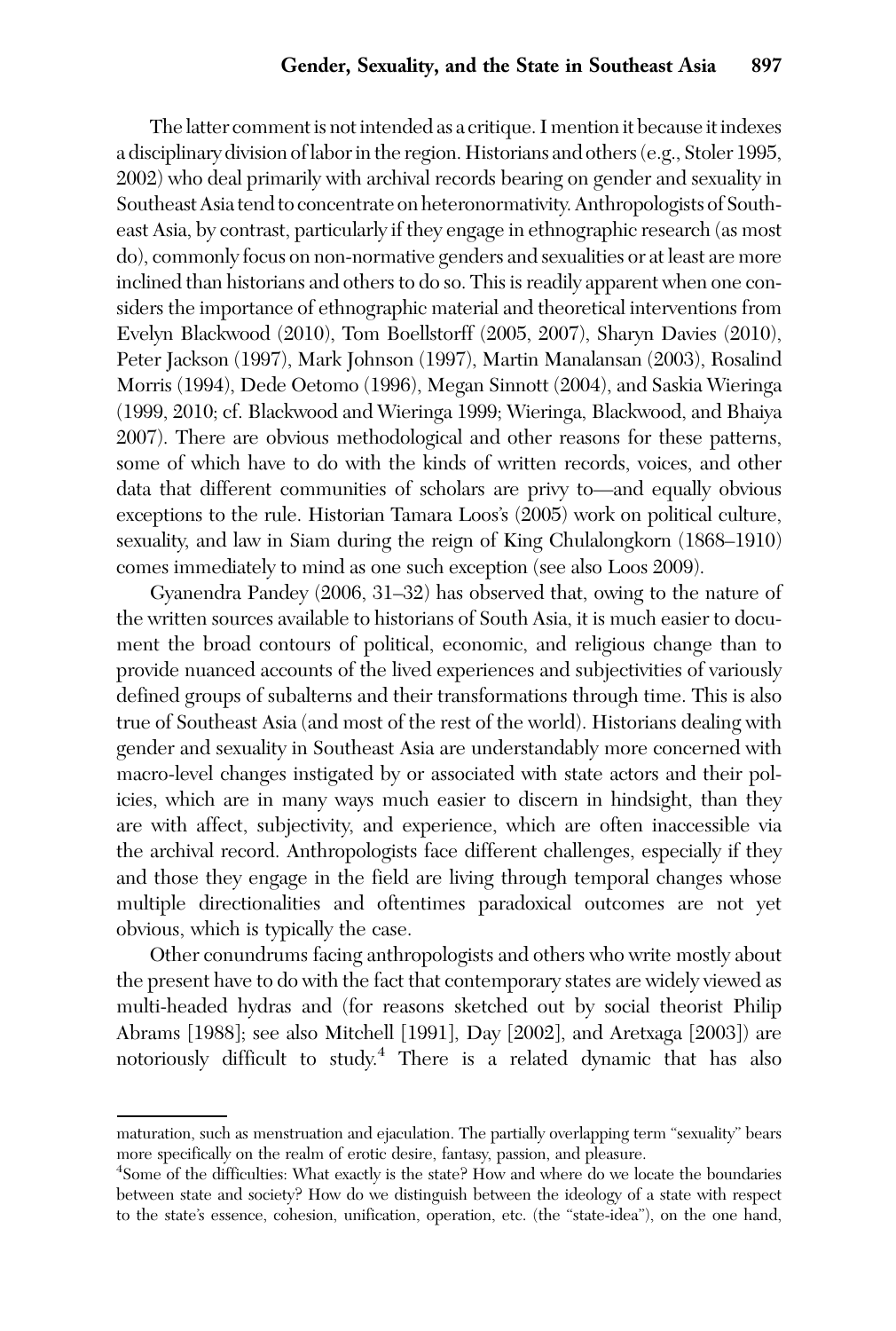encouraged anthropologists and others to approach the study of present-day states orthogonally: In the past few decades, states throughout Southeast Asia have increasingly delegated projects of governance to market forces, transnational corporations, and the techno-bureaucratic management and auditing regimes associated with them. These processes of outsourcing and privatization are part and parcel of neoliberal globalization, commonly associated with the post-1970s era, as defined by David Harvey (2005), Jean and John Comaroff (2000), Aihwa Ong (1999, 2006), Lisa Rofel (2007), and their interlocutors. Before elaborating on some of the relevant issues, it is well to bear in mind an observation made by James Scott (1985) about Malay peasants in Kedah in the early 1980s. Scott's point is that they do not experience class warfare or the creeping cash nexus in the abstract. Rather, they typically experience these and attendant phenomena in very concrete ways: in terms of a subtle (or not-so-subtle) ratcheting up of demands on their labor power, along with a gradual (or abrupt) contraction of material or symbolic reciprocities on the part of patrons or others with political clout. These insights are germane to our understanding of how neoliberalism informs gender and sexual dynamics in Southeast Asia, and how far-reaching but invariably uneven global processes are experienced in intimate and embodied ways by variably situated social actors on the ground.

Anthropologist Ara Wilson's The Intimate Economies of Bangkok (2004) provides a good illustration of some of these themes, addressing how modernization, transnational capitalism, and globalization affect women's everyday lives and subjectivities. Responding to Gayle Rubin's (1984) call for a robust "political economy of sex," Wilson builds on Aihwa Ong's concept of graduated sovereignty, which emphasizes "how the state makes different kinds of biopolitical investments in different subject populations" (Ong 1999, 217), and engages in multi-sited research that examines women's involvement in contrasting forms of market activity. These include department stores, the sex trade, downtown megamalls, and Amway and Avon direct sales. Each form of economic activity has site-specific entailments with respect to gender and/or sexuality, and each in its own way expands the frontiers of commodity exchange, albeit incompletely and typically in contradictory fashion, into "further reaches of social life" (Wilson 2004, 68). Wilson writes that "the public concern with sex workers as a blight on the nation's image, or as social disorder, codes a more inchoate criticism of the rapid commodification of the … economies and lives" of Thai citizens from all walks of life (99). More generally, the heightened visibility of gay men, toms (short for tomboys; masculine women involved in same-sex relations with other women), and *kathoey* (feminized phenotypic males) in shopping malls symbolizes

and the empirical political realities of these phenomena (the "state-system") on the other? How do we connect both the state-idea and the state-system to other modalities of power and governance (Abrams 1988, 82)?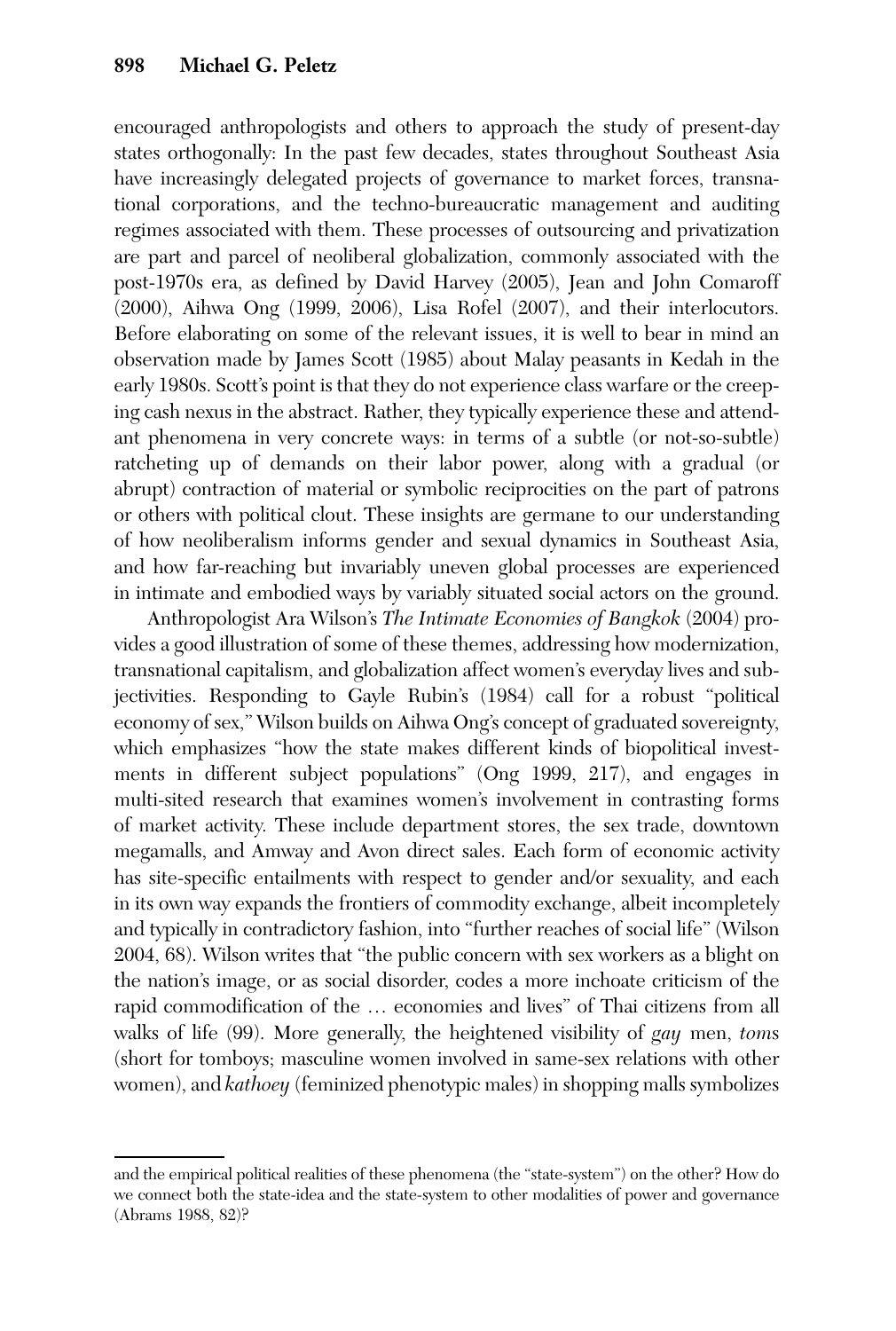the twin excesses of state-sponsored capitalist development and transnational consumer culture in an environment where Thais are increasingly spending "more on 'recreation and entertainment' ... than on clothes and rent"  $(109)^5$ Put differently, materialist youth, gender benders, and mercenary sex workers emerge in nationalist discourses as symbols and targets of the malaise (180). The real culprit, however, is the largely illegible, unholy alliance involving transnational capital, state policies, and the political and economic elites in Thailand and elsewhere who reap enormous profits from Thai-style development.

Analogous dynamics are evident elsewhere. The case of Vietnam is incisively documented by political scientist Nguyen-vo Thu-Huong in her 2008 book, The Ironies of Freedom, which focuses on sex, culture, and neoliberal governance in Ho Chi Minh City since the Doi Moi reforms of the late 1980s. Nguyenvo describes her project as a case study of how Vietnam's former socialist government is adapting to the market and its neoliberal discourses on freedom and choice. A key strategy centers on graduated sovereignty: promoting policies that entail freedom to choose for certain sectors of the population involved in state-sanctioned entrepreneurial activities and modes of consumption, while simultaneously denying such freedom to other sectors of the population, some of which are targeted for harsh repression (xxii). The commercialization of various state units since the mid-1980s, for instance, has turned most bureaucrats into state entrepreneurs, two-thirds of whom routinely purchase the sexual favors of Vietnamese women to help them close business deals (23). Thus, even though public health campaigns depict sex workers as agents of deadly disease, moral turpitude, and social evil, and commonly insist on their incarceration and "rehabilitation," prostitution is both "integral to the marketization of the Vietnamese economy" and vital for the affirmation of a newly ascendant Vietnamese masculinity (24, 25). Class-oriented notions of femininity are of course centrally implicated as well. One reason for this is that women of the burgeoning, urban middle class are in some ways defined in sharp opposition to sex workers, many of whom hail from impoverished, rural backgrounds. This despite the fact that they are also encouraged to accept the view that, as Nguyen-vo puts it, "middle-class wifeliness" involves outperforming "prostitutes and doing it all within the hygienic confines of the conjugal bed" (113).

A related theme is that national debates have increasingly concerned the defining features of post-socialist Vietnameseness. To quote Nguyen-vo once again, "If 'Vietnam is a country, not a war', as the saying goes," then what defines the nation is very much "up for grabs" (43). Equally obvious is that much of the grabbing is directed toward women's bodies and reproductive

<sup>&</sup>lt;sup>5</sup>I italicize terms such as "gay" when I seek to emphasize one or another Asian identity or Asianlanguage usage. I use a regular font when deploying the terms to convey their now conventional English-language meanings (e.g., a person inclined toward erotic relations with others of the same sex).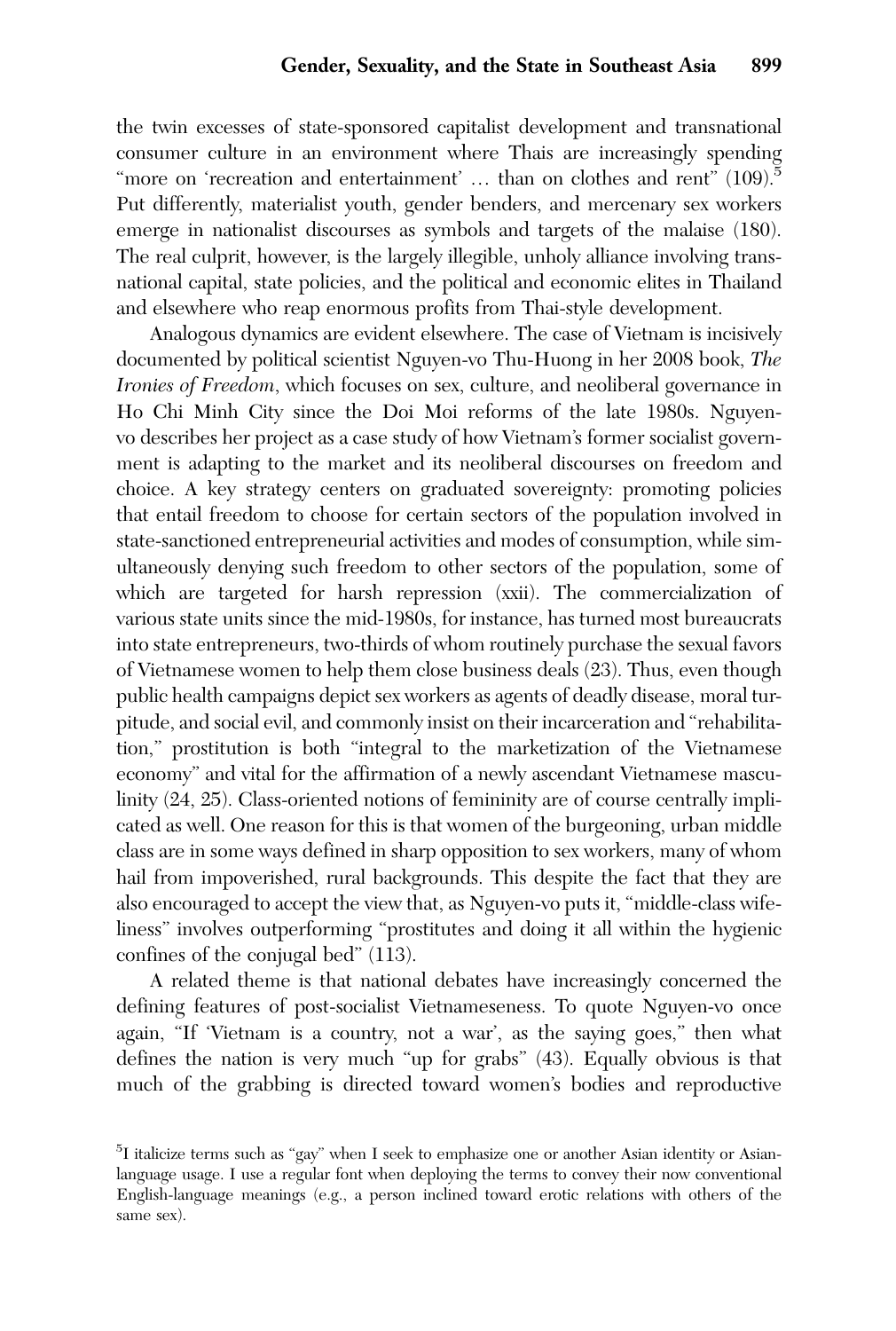activities, along with their mannerisms, pastimes, and presence in public spaces  $(45, 48)$ .

In this context, it is worth emphasizing that rates of abortion in Vietnam are among the highest in the world, with some studies indicating as many as 1,700 abortions per 1,000 live births when the rates peaked in the mid- to late 1990s (Bich 1999, 193). Most Vietnamese women who seek to terminate their pregnancies are married, have two or more children, and are between 25 and 40 years old (though teenage girls represent a rapidly increasing percentage of the total). Data bearing primarily on women in this age group indicate that in 1992 the "total abortion rate for the country was at least 2.5 per woman" (Bich 1999, 194; Croll 2000, 48), a figure that by 2002 may have declined to around 1.1 per woman.6 The government's one- or two-child family policy along with cultural preferences for sons contribute to the prevalence of abortion, but many other factors are involved. Foremost among these are state policies downplaying sex education in schools, which result in a lack of reliable information among curious, sexually active youth; the difficulty, especially in rural areas, of purchasing condoms (another state effect); and the widespread reliance on intrauterine devices (IUDs), which are ultimately less efficacious than condoms, but are nonetheless promoted by the state, to prevent conception. In short, largely because of state policies, IUDs are commonplace (but not as extensively used as they might be), and so too are abortions. It remains to add that IUDs are ineffective in preventing the spread of sexually transmitted diseases such as HIV/AIDS; that partly for this reason Vietnam is now confronting an alarming epidemic of HIV/AIDS; that the epidemic is spreading to the general population though it is currently concentrated among sex workers, their clients, and their clients' regular partners on the one hand, and among intravenous drug users and their partners on the other; and that state policies are directly implicated in high rates of abortion and HIV/AIDS alike.

# GENDERED AND SEXUAL VIOLENCE BY THE STATE

Recent scholarship on gender and sexuality in Burma (Myanmar) has a somewhat different flavor than the research I have surveyed thus far. This is mostly because of the extremely repressive policies that Burmese leaders have pursued since the early 1960s. Anthropologist Monique Skidmore's Karaoke Fascism (2004), a fine study of how women and men in Rangoon experience state-sponsored violence and terror, is relevant here. Skidmore emphasizes that for the residents of Rangoon, violence is a salient dimension of everyday life, not simply a technique of intimidation, retaliation, or control that authorities

<sup>6</sup>This according to data released in 2003 and updated in 2004 by Hanoi's General Statistical Office (Ipas 2004). More recent data do not seem all that reliable.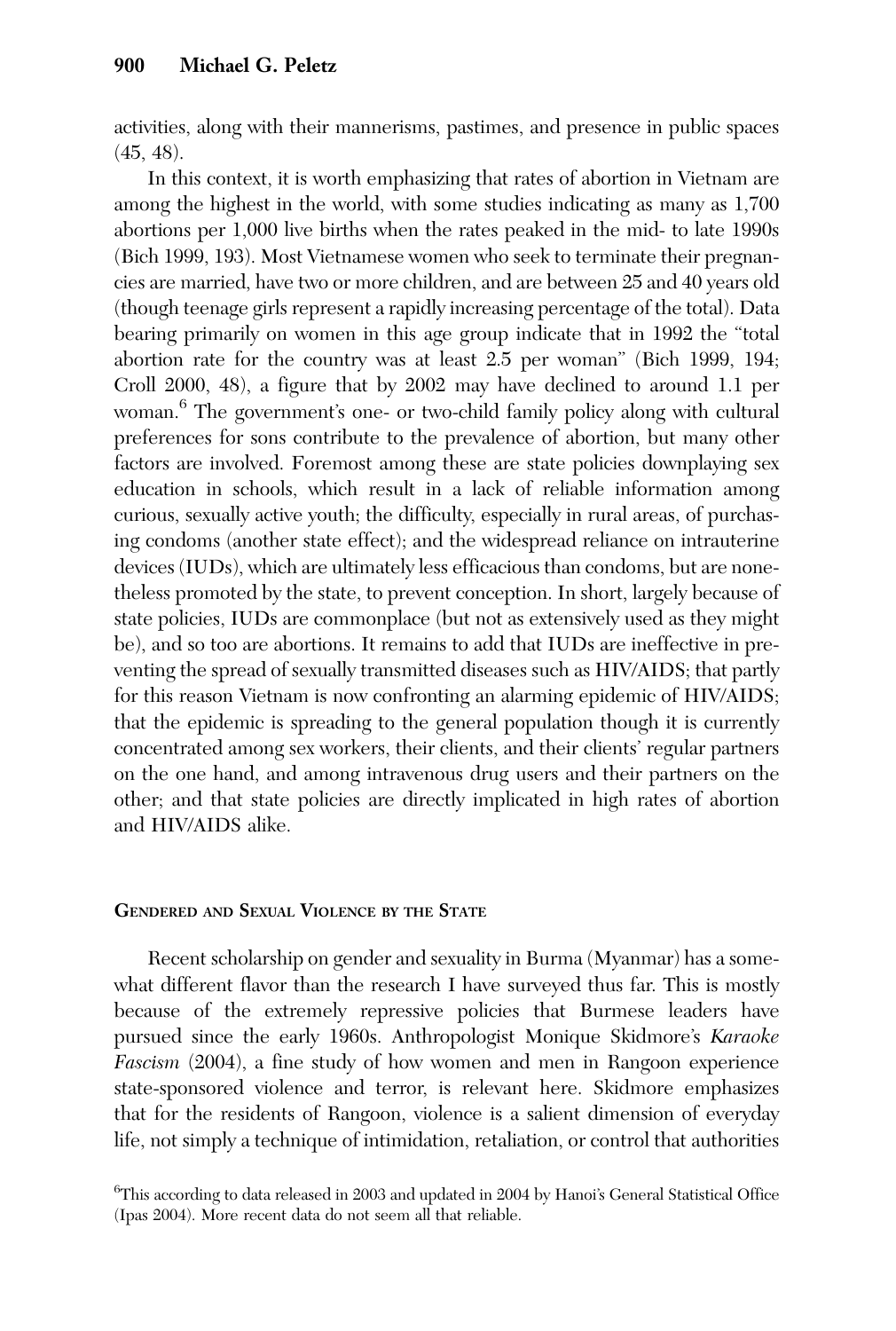trot out when necessary. Building on the contributions of Veena Das, Paul Farmer, and Michael Taussig, she distinguishes three different modalities of violence: direct violence, such as physical torture by state agents; indirect violence, involving the perpetration of fear, terror, surveillance, rumor, and suspicion; and structural violence of the sort that marginalizes entire groups of people, seriously diminishing their basic life chances (160). Skidmore provides superb if deeply disturbing documentation of the cognitive, affective, and behavioral strategies deployed by women (and to a lesser extent men) to try to come to terms with the violence and uncertainties of everyday life, indicating (among other things) that as many as one-third of all women of reproductive age in Rangoon's periurban townships are involved in deeply alienating prostitution to make ends meet (162). She also explores some of the ethical questions involved in this kind of research, which commonly calls for engaging interlocutors in the field with questions that evoke painful memories of violence and trauma. In this respect (and others), Skidmore's work complements scholarship on South Asia (Butalia 2000; Das 1995) that explores some of the more intimate and disturbing aspects of the struggles and violence associated with the post-war partition of India.

Here we might reflect briefly on how quickly things appear to be changing in Burma. Consider the photos of smiling member of Parliament Aung San Suu Kyi travelling freely about the countryside that have appeared in The New York Times and The Economist since early 2012, which are also widely circulated via digital media. This is the same remarkable woman who, a mere two years ago, had been detained by the junta for the better part of twenty years. During that time, Aung San Suu Kyi was demonized by the junta's Orwellian propaganda machines in explicitly gendered and sexualized terms. Key elements of this strategy involved the construction and dissemination of narratives spun around the fact that Aung San Suu Kyi is a woman and that, like all women, she uses female guile and manipulation to achieve her divisive goals, including leadership of the National League for Democracy (the major opposition party). Like all other women, she was also said to be driven by lust and was portrayed as otherwise unfit for an office that involves leadership of the country and stewardship of its cultural patrimony and other resources. Her long-term marriage to a Briton (Michael Aris, who died in 1999) and her two "mixed-race" children added to her sins and deficiencies as far as the xenophobic junta was concerned. The generals also portrayed Aung San Suu Kyi as wild and uncivilized, equating her with shamanic *nat kadaw*, who traffic in the occult, are sometimes possessed by spirits, and are well-known for transgressing normative expectations keyed to gender, sexuality, and myriad other domains of practice and desire. On these and other grounds, Aung San Suu Kyi was depicted as both multiply hybrid and multiply transgressive, an overdetermined threat to the nation and to state sovereignty.

Although the signs are encouraging, it is too soon to tell if the generals' recent —and highly partial—embrace of a new era of openness will prove to be a turning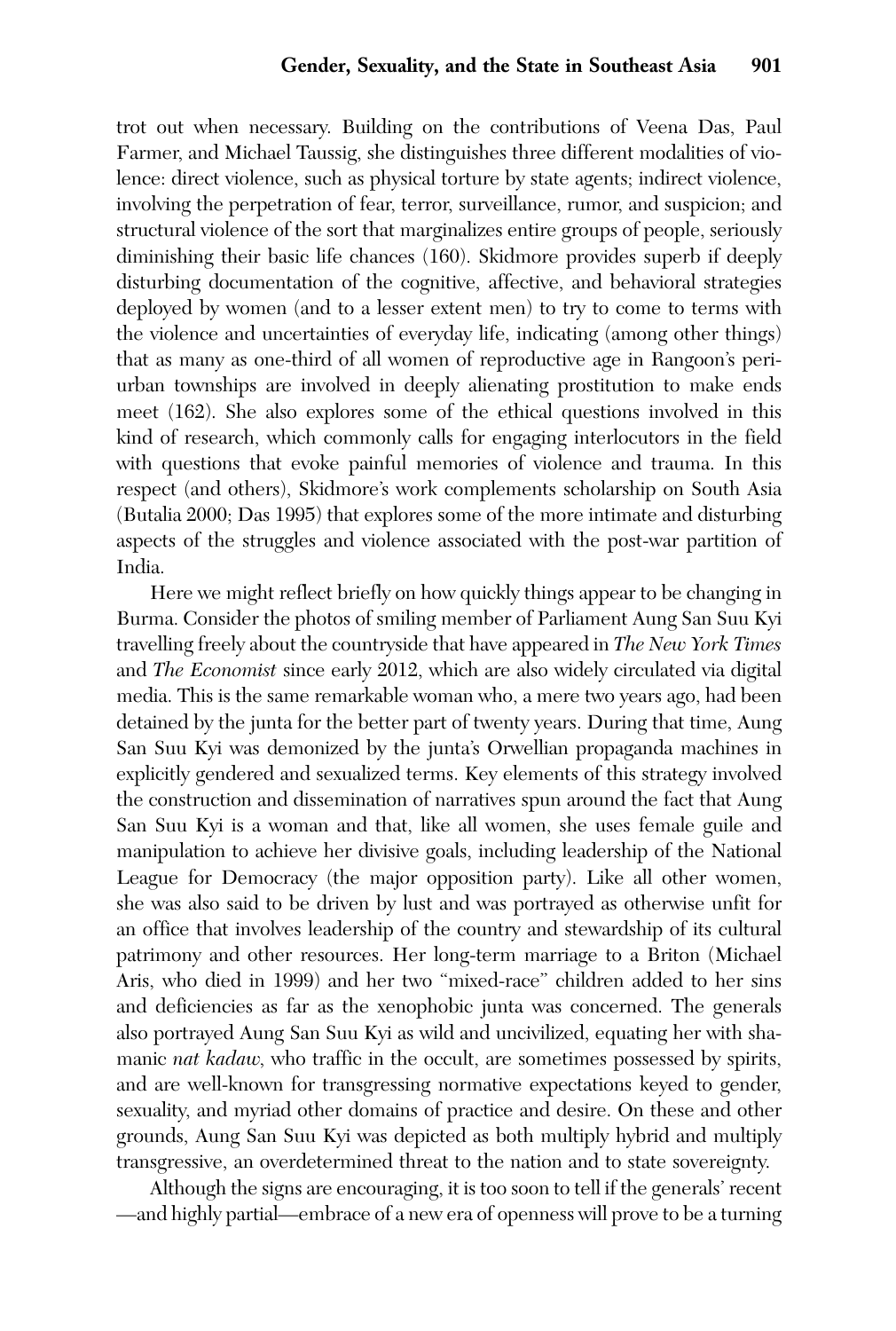point in Burma's political development. It is likewise premature to speculate on what processes of democratization and heightened engagement with neoliberal globalization will mean for Burma, and for dynamics of gender and sexuality in particular. If events in post-Suharto Indonesia are anything to go by, Burma's record may well be mixed, especially in the short term. Nonetheless noteworthy is that in both settings, and across Southeast Asia as a whole, ordinary women are increasingly involved in forms of popular ritual and religious activity (e.g., mass lay meditation movements, healing sects, Quranic recitation groups) that have become democratized, and that clearly facilitate their quests for heightened piety and greater agency as well as "security, self-initiative, and dignity in the face of far-reaching social change" (Hefner 2010, 1034; see also Frisk 2009, Jordt 2007, and Schober 2011; cf. Mahmood 2005).

Of broader concern is that gendered and sexual violence perpetrated by state agents and their policies, some of which are central to deeply contested processes of state formation, has been a major focus of research by anthropologists and others working in Southeast Asia in the past decade or so, even though scholars also recognize that state initiatives are sometimes aimed at protecting the bodies and well-being of an expansive range of the subjects within their jurisdictions, as distinct from coercively controlling or harming large numbers of them. Before exploring this theme in more detail, I want to draw attention to the tendency on the part of many anthropologists, sociologists, political scientists, historians, and others writing about gender, sexuality, and embodied subjectivities in Southeast Asia—and among Southeast Asians in the diaspora—to deal with the state, more specifically, the nation-state, in one of two fairly distinct, oftentimes nonoverlapping ways. The first approach involves concentrating on state-sanctioned violence, state policies (concerning labor, migration, and citizenship, for example), governance (surveillance/discipline/control), and relations with civil society and/or NGOs formed to combat illiteracy, polygyny, prostitution, sexual and gendered violence, HIV/AIDS, and the like: the "state" side of the nationstate construct. The second involves prioritizing symbols, meanings, semantics, and experiences of personhood, identity, becoming, belonging/assimilation/ cultural adjustment (e.g., to "imagined communities"), moral and ethical (as well as subcultural) language, nationhood, and desire: the "nation" side of the nation-state construct. Compare, for example, Nguyen-vo (2008) and Kwon (2006) on Vietnam; Newberry (2006) and Brenner (1998) on Java; Wieringa (2002) and Boellstorff (2005) on Indonesia generally; Parreñas (2011) and Manalansan (2003) on Filipinos in the diasporic contexts of Tokyo and the United States, respectively; and Ong (2003) and Smith-Hefner (1999) on Cambodian American communities in the San Francisco Bay Area and greater metropolitan Boston, respectively.

To some degree, this odd divide reflects the enduring tenacity of a dichotomy between Marxist-oriented "political economy" and Weberian/Geertzian-based "interpretive/symbolic/cultural" approaches in anthropology and related fields,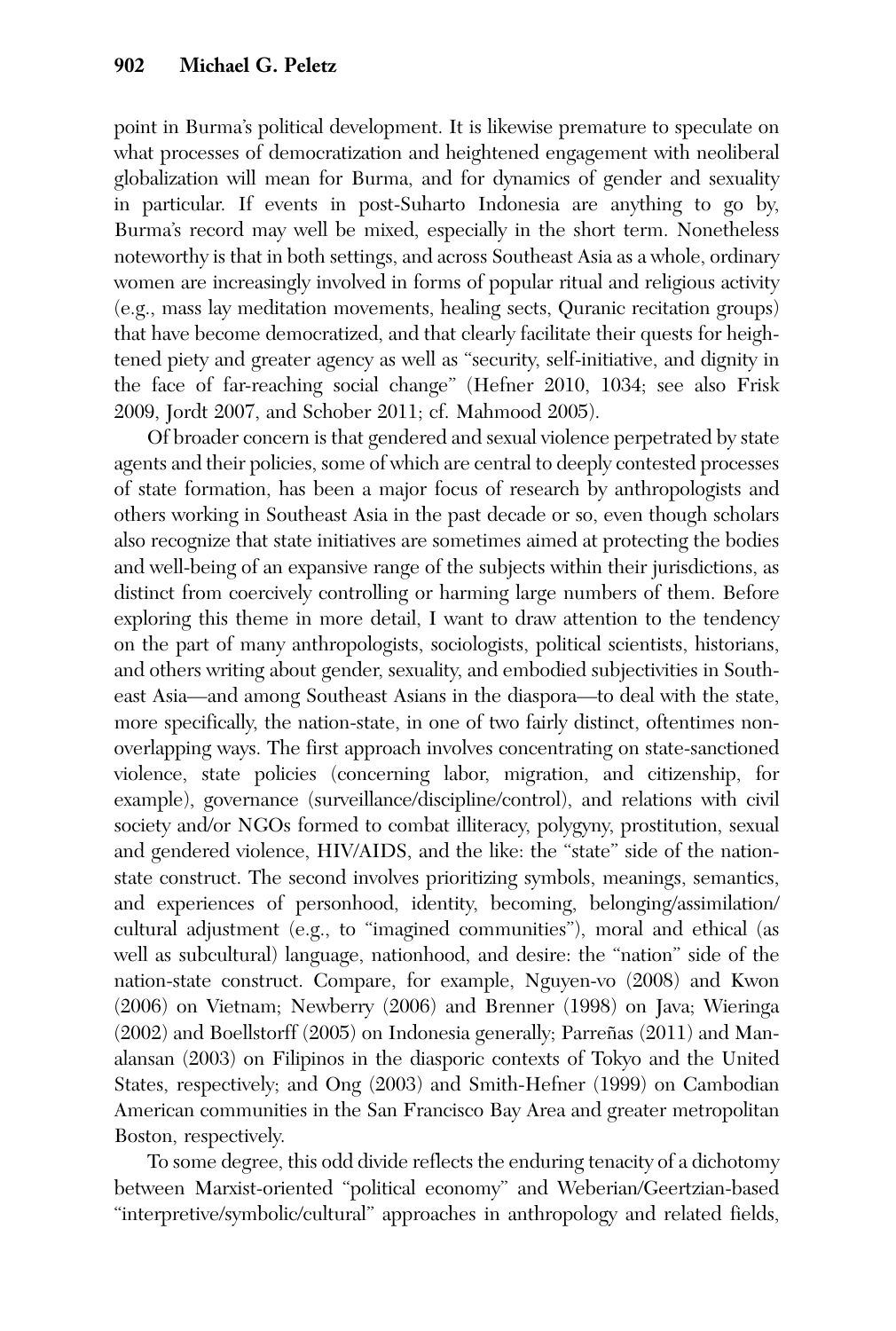notwithstanding that anthropology and kindred disciplines may be in the midst of a "post-paradigm" phase perhaps best characterized by a retreat from master narratives and grand theory (Knauft 2006). I hasten to add that the scholarly landscapes are much richer and more complicated than suggested by my simplistic formulation, which is an observation rather than a critique in any event. One reason for this is that many scholars in each camp draw heavily though variably on Antonio Gramsci (especially as refracted through Raymond Williams), Michel Foucault, and Pierre Bourdieu—as well as Judith Butler, Gayle Rubin, Lisa Rofel, Elizabeth Povinelli, Joan Scott, Sherry Ortner, and other feminists and queer theorists, many of whom are themselves theoretically eclectic—thus blurring the lines between the scholarly communities at issue and rendering efforts to draw neat lines around them a somewhat futile endeavor. A second reason has to do with the fact that many anthropologists and others working on the topics at issue here have been at the forefront of efforts to develop and/or further one or another disciplinary or transdisciplinary turn (the cultural turn, the historic turn, the poststructural/postmodern turn, the spatial/transnational turn, the affective turn, the ethical turn, etc.), most of which cross-cut the divide to which I have drawn attention. A third, related reason is burgeoning scholarly interest in citizenship, most notably cultural citizenship in diasporic contexts (see, e.g., Ong 2003; Parreñas 2011), which also cuts across the divide mentioned earlier and has proven to be one of the most productive optics through which to explore the mutually constituted entailments of race, class, and gender. As political scientist Susan Blackburn (2004, 84) argues in her discussion of citizenship in Indonesia, "Consideration of citizenship brings into focus the relationships between the individual, the collectivity and the state, in a way that highlights important political concepts such as identity, freedom, equality, justice, care, participation and power, all central concerns of feminist politics."

Sociologist Rhacel Parreñas further substantiates the latter argument through her compelling ethnographic study of Filipina hostesses in Tokyo's working-class nightclubs, *Illicit Flirtations* (2011). These scantily clad women and the transgendered phenotypic males (bakla) who endeavor to outperform them are not commonly subject to "sexual trafficking" or "sexual coercion" as these terms are typically understood (by U.S. and international legal regimes, for instance). The exploitation they experience derives instead from the euphemized violence of Filipino and Japanese state policies bearing on labor and migration; from Japan's class- and racially biased restrictions on migrant workers and the shreds and patches of citizenship to which individuals thus classified are entitled; and from unscrupulous labor brokers, entertainment managers, and (in some cases) their clients. Contrary to a good deal of hype from governments and media alike, in other words, these women are not "waiting to be rescued," though Parreñas shows that they would certainly benefit from tamped down racism, expanded citizenship, decriminalization of illegal residency, less peonage and affective labor, greater workplace flexibility, and other policies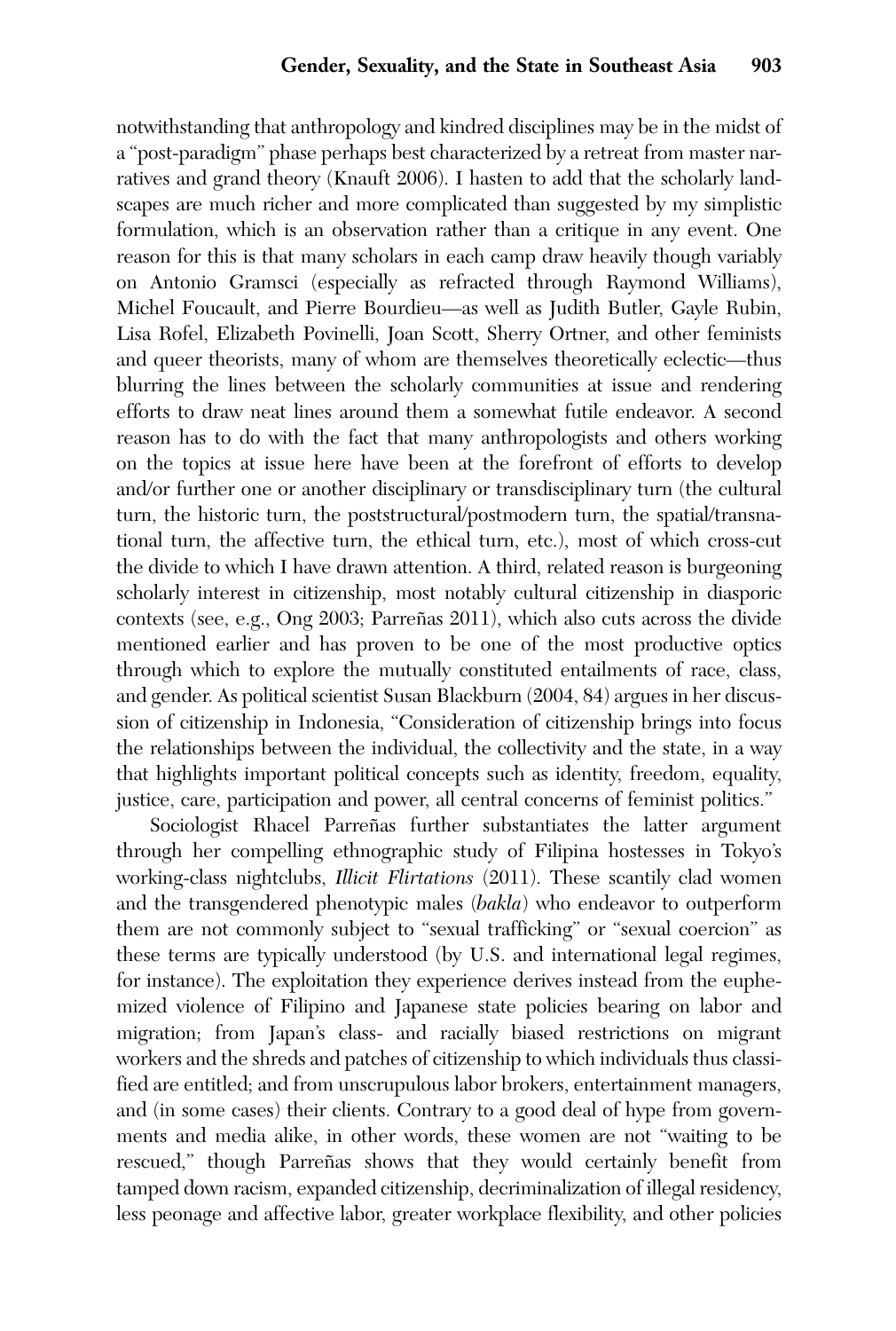aimed at "harm reduction."<sup>7</sup> This is also true of their bakla sisters (most of whom self-identify as both *bakla* and  $\frac{gay}{g}$ , even though a number of them told the ethnographer that, compared to the Philippines, Japan is "a bakla paradise" (21, 86). Much the same holds for Filipina maids in Hong Kong (Constable 2007), and for Indonesian women who migrate to Saudi Arabia, Malaysia, Singapore, and elsewhere in hopes of securing jobs as domestic workers (Killias 2010). Filipino, Indonesian, and other Southeast Asian men who travel to Saudi Arabia and other Middle Eastern destinations in search of meaningful wages and a better life do not necessarily fare much better, though a good deal depends on their class background and religious affiliation (Johnson 2010; Margold 1995). Gay Filipinos in the United States, by contrast, appear to have more positive views of the diasporic experience (Manalansan 2003), though most such views are not shared by their Cambodian American counterparts who self-identify as gay or in terms of one or another Khmer-language analogue (Peletz 2009, 284–89).

All things considered, it is not surprising that gendered and sexual violence brought about by state agents and their policies has been a key research priority for anthropologists and others working in Southeast Asia in the past decade or so. Consider the history of colonial-era and subsequent violence in the region, not least the violence entailed in U.S. policies toward the Philippines since 1898; our twenty-five-year war in Vietnam (1950–75); and Pol Pot's murderous regime in Cambodia (1975–79), which many scholars see as a direct outcome of U.S. military strategies in Cambodia and Indochina as a whole. On the other hand, it is striking that for the most part gendered and sexual violence in Southeast Asia was not a topic of broad scholarly concern prior to the new millennium, as evidenced by its relative absence from edited collections and state-of-the-field review essays published before that time (Atkinson and Errington 1990; Bowen 1995; Jackson and Cook 1999; Ong and Peletz 1995; Sears 1996; Steedly 1999).

Much recent work has been inspired by anthropologist Ann Stoler's Foucauldian scholarship bearing on the cultural-political logics of the highly sexualized, racialist policies promulgated by colonial agents in the Dutch East Indies and elsewhere (e.g., Stoler 1995, 2002). In many cases, however, scholars writing on Southeast Asia have opted for more empirically oriented analyses that are less theory-driven and more concerned with documenting the loves, passions, sacrifices, and losses of those on the receiving end of state policies, large numbers of whom have witnessed some of the most horrific excesses of state power and paranoia the world has ever seen. One example is psychologist Peg LeVine's (2010) volume on the traumas endured by those who lived through the horrors of the Pol Pot regime, which was responsible for the deaths (through illness, starvation, or execution) of between 1.7 and 2.1 million people, over 20 percent of Cambodia's

<sup>&</sup>lt;sup>7</sup>In a long-awaited collection of essays, Gayle Rubin (2011) provides incisive commentary on many aspects of current debates involving "sex trafficking"; see also Roger Lancaster's compelling (2011) analysis of how sex panics figure into the discourses and practices of increasingly punitive states.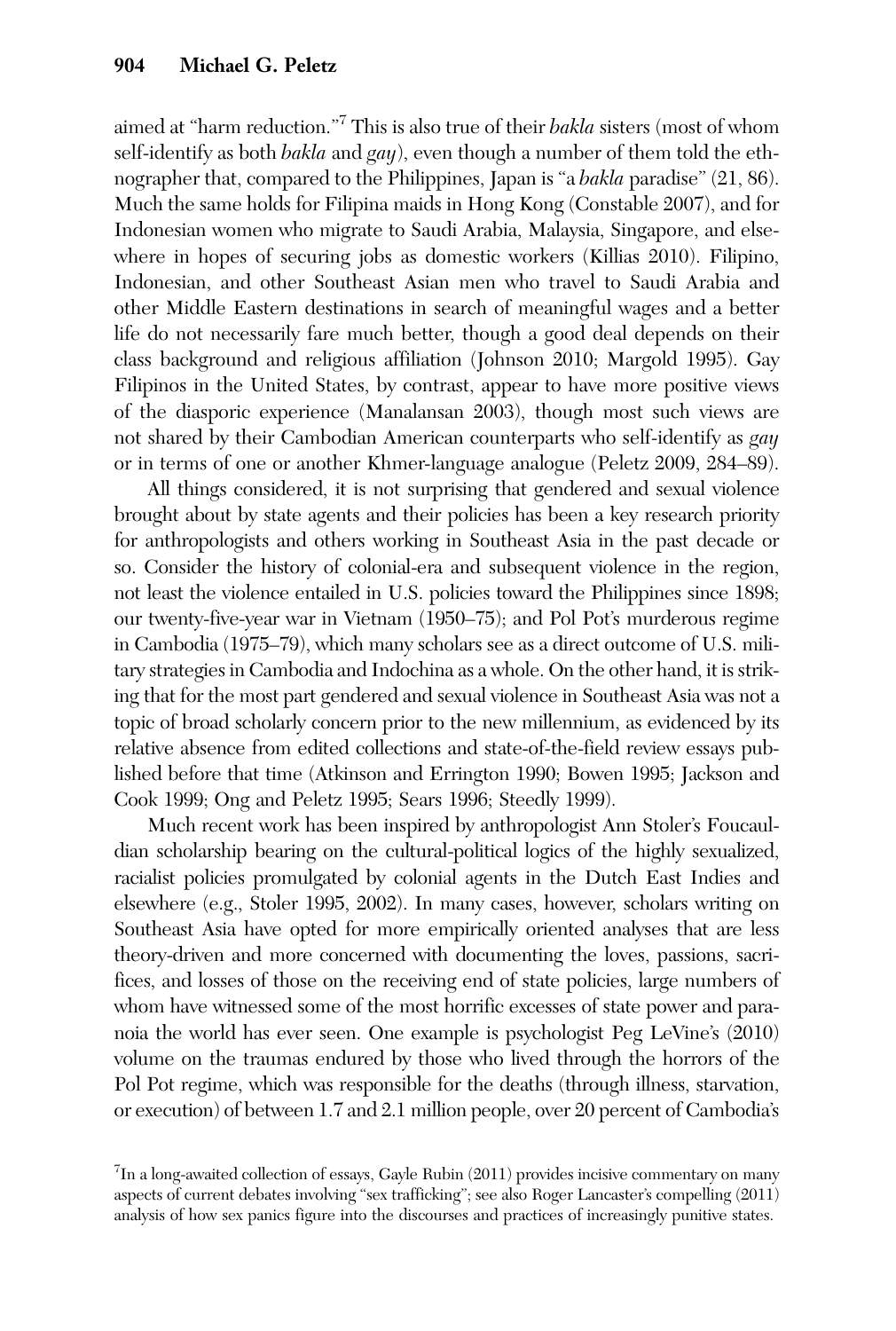entire population. Based on seven years of research (centered around interviews with those who survived to tell their stories) during the period of 1997–2004, LeVine explores ordinary Cambodians' lived experiences of love, dread, and ritual harm under the Khmer Rouge. The emotional, psychological, and spiritual suffering they underwent was of course due in no small measure to the cruel torture and incomprehensible human death toll and to the fact that "even the cows were starving; they couldn't even chew" (117). But the scope, force, and meaning of that toll were also heavily informed by the extreme attenuation of rites of passage conventionally associated with courtship, marriage, pregnancy, and birth, and the attendant violence done to ancestral beings and other spirits that were largely neglected during this time. Put differently, fear of Angkar (the party organization; the Khmer Rouge) was exacerbated by existential and cosmological disorientation stemming from the neglect of ritual and spirits; indeed, "despair … [changed] to dread the longer people went without ritual access and spirit protection" (174). More generally, because "body images [were] too distorted to ever digest or to forget," people felt themselves too ugly to touch even by their own hands (115, 162). In addition, just as "women stopped menstruating, stopped touching silk, stopped feeling pretty, [and] stopped feeling female or sexual…, men stopped having erections and were cut off from feeling desire"; for many, even the possibility of experiencing "passion and/or love … was virtually absent; … [and] one could no longer imagine any future" (33, 137, 176).

Even at the turn of the new millennium, many who survived the Khmer Rouge are "still confused and haunted by memories of human decay"; as one man explained to Levine, "I could not laugh; I was broken; [and] even today," because of fear and anxiety that the Khmer Rouge will return, "I try not to get tricked by happy times" (161, 174). These affective orientations pose serious dilemmas for national and international efforts to promote healing and reconciliation. Because memories of traumatic experiences are given form and meaning by the specificities of particular locales, these orientations also make clear that our understandings of how state excesses under the Khmer Rouge impacted bodies, desires, and subjectivities must draw upon the memories and experiences of Cambodians in the diaspora (Ong 2003; Smith-Hefner 1999). Many diasporic Cambodians are understandably less concerned with the return of the Khmer Rouge—and thus freer to recollect the sights, sounds, smells, and tastes of their past—than their compatriots back home. Analogous arguments might be made with reference to Vietnamese and Laotians who reside in the diaspora as distinct from their countries of origin (Aguilar-San Juan 2009; Kwon 2006).

## WOMEN'<sup>S</sup> ACTIVISM AND SEXUAL POLITICS

Recent ethnographies on Cambodia and its diaspora are usefully read alongside historian Vina Lanzona's (2009) monograph on women, gender, and sexuality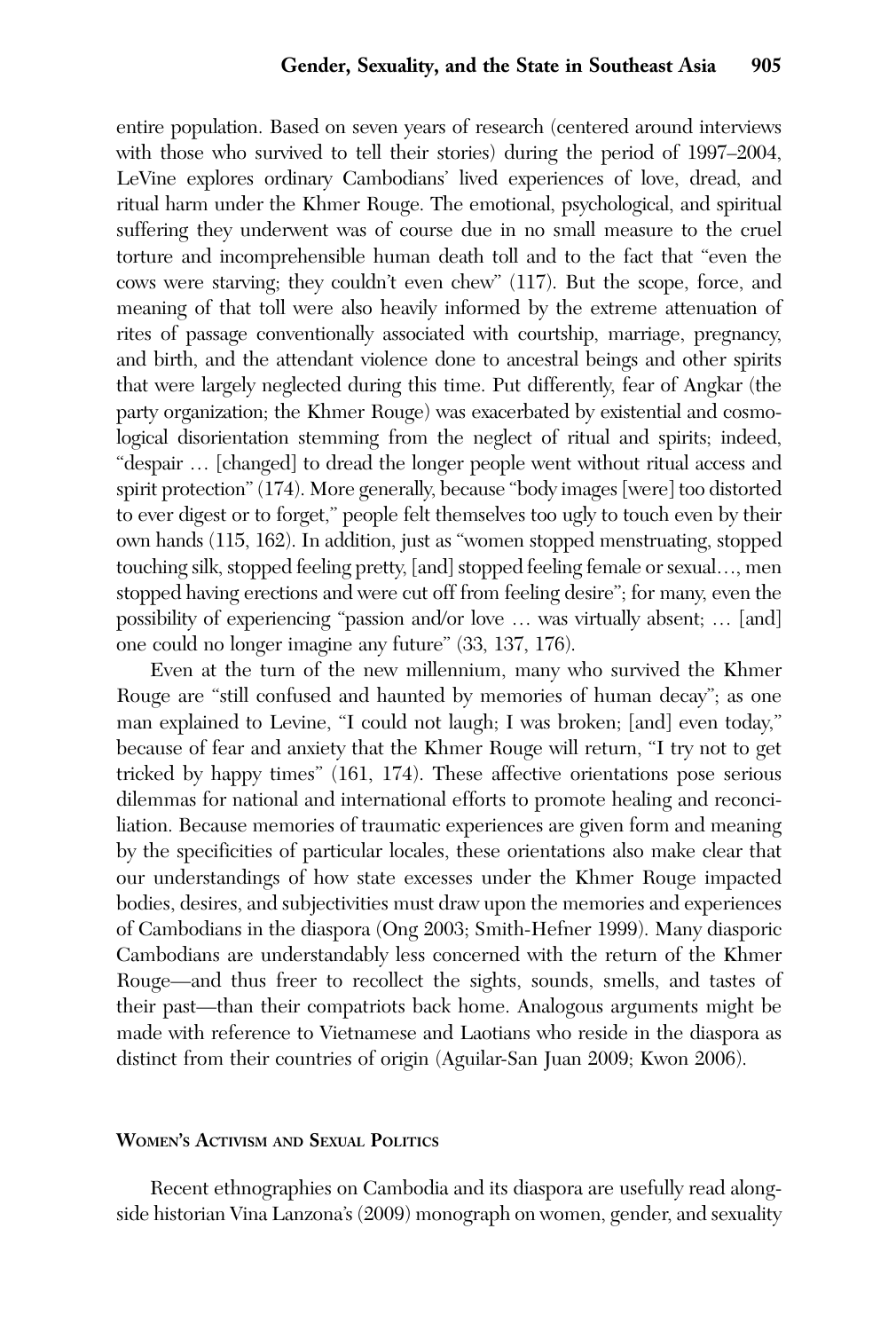in the Philippines' Hukbalahap (Huk) Rebellion (1942–56), which also makes extensive use of oral history. This meticulously researched volume provides more upbeat perspectives on the agency of women (and men) vis-à-vis the state than most of the scholarship considered thus far (though, perhaps understandably, not a particularly positive view of the state). But it also elucidates the pronounced constraints on women's agency—constraints emanating not only from Filipino feudalism, "traditional" kinship/gender arrangements, the Catholic Church, U.S. colonialism, and the post-war Republic of the Philippines, but also from male comrades within the communist-oriented revolutionary movement itself. The 1,000–2,000 women actively involved in this peasant-/ community-based movement, dubbed "Huk Amazons" by the media, comprised perhaps 10 percent of its overall personnel, and "were followed with intense curiosity and scrutiny in the press, … women warriors elicit[ing] awe and admiration, as well as fear and hostility" (130). Among the reasons for this is that as the movement progressed, some consistently well-coiffed and conventionally beautiful women moved from being "subsidiaries" or "appendices" to key players in its upper echelons. The clear message was that women could endeavor to influence state policy and contribute to the nation not just through their devotion to "a single home and … a single man" (68), and could otherwise combine elements of femininity and masculinity in shockingly novel ways, sometimes with quite deadly effect.

Unfortunately, while the leaders of the Huk movement "rejected the Catholicism, monogamy, and sexual conventionality of mainstream Philippine society" (185), they still operated with deep-seated double standards. Some of them involved pressuring Huk women to form marital and sexual partnerships with male comrades (as the latter's "forest wives"), even when these men had wives outside the forest. In short, extramarital relationships by men, but not women, were accorded legitimacy by the party, and on many critically important issues bearing on kinship, gender, and sexuality, women's opinions were largely disregarded. Revelations about these arrangements led to media accounts claiming that "communism apparently leads to fornication in the forest, promiscuity in the party," and that "with no moral or religious principles to keep them away from evil, the Huks fell headlong into the precipitous abyss of sex and grave moral disorder" (214).

The more encompassing nexus of issues in all of this—at once theoretical, methodological, and historiographical—is the pronounced degree to which "gender 'mediates' the activist experience" (9). These issues are also central to path-breaking work on women in revolutionary China during the 1950s and 1960s (Hershatter 2011), and to a good deal of feminist scholarship on women's movements in Asian contexts as diverse as Japan, Korea, Singapore, Pakistan, and India (Roces and Edwards 2010).

One of the best documented (and most chilling) cases of women's political agency and its variable consequences is anthropologist Saskia Wieringa's (2002)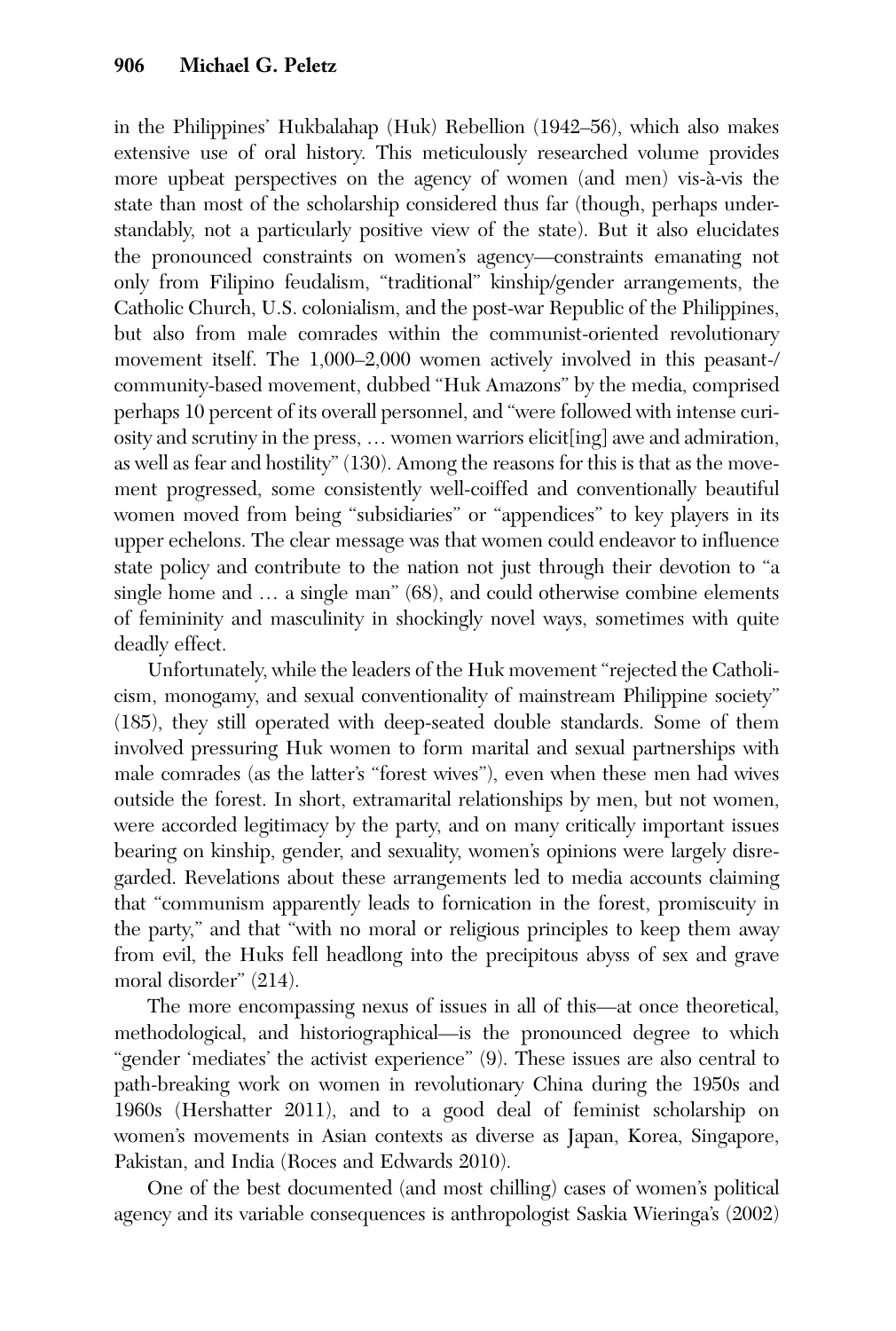account of the Indonesian Women's Movement (Gerakan Wanita Indonesia), known by the acronym Gerwani. (Another is Siapno 2002.) Through detailed analysis of archival sources and interviews with former members of Gerwani (among others), Wieringa traces the intertwining of nationalist, socialist, and feminist struggles and state discourses in the archipelago from the early 1900s through the October 1965 coup, which saw the end of the Sukarno era, resulted in the deaths of up to one million people, and paved the way for Suharto's New Order. Partly because they have been largely ignored by "'male-stream' historiographies" (52), Wieringa is committed to unraveling the sexual and gendered dimensions of the "events of October 1965," as they are sometimes euphemistically referred to. Especially germane is that members of Gerwani are said to have castrated or otherwise sexually tortured six high-ranking generals with small knives and razor blades, to have engaged in promiscuous, orgiastic "mad dancing" prior to gouging out the generals' eyes, and then to have dumped their mangled bodies into a well. One of the subtexts of this widely circulated and (even today) widely accepted narrative—which is contradicted by hard evidence (303)—is that, as it evolved, Gerwani embraced many of the platforms of the Indonesian Communist Party (PKI), eventually becoming the women's wing of the PKI. The PKI and communists as a whole were tarred by many critics occupying or seeking to ensconce themselves in the corridors of power as advocating prostitution, lesbianism, and other kinds of "sexual promiscuity" and moral depravity that threatened the basic building blocks of Indonesian society (e.g., male-headed heteronormative families). This notwithstanding that, as Wieringa shows, Gerwani long espoused relatively conservative views on most aspects of kinship, marriage, gender, and sexuality. More directly relevant is that allegations concerning the sexual and gendered dimensions of the coup led to the imprisonment, torture, rape, and murder of many members of Gerwani and also became central features of the New Order origin story. As such, they provided a mythic charter for conservative policies toward women, grounded in (usually) implicit ideologies of women's "nature" and destiny (kodrat wanita), that were (and still are) advanced throughout the archipelago by extremely influential organizations and movements such as the PKK (Pembinaan Kesejahteraan Keluarga—Support for the Prosperous Family, or Family Welfare Movement) and Dharma Wanita (Duty of Women, an association of civil servants' wives) (Blackburn 2004; Newberry 2006).

#### MORAL POLICING AND GRADUATED PLURALISM

One may be tempted to conclude, as many scholars have, that the New Order account of its birth "depicts sexual violence [by women] as the ultimate form of treachery" (Strassler 2004, 702). As a friendly amendment to this interpretation, I would suggest viewing the New Order tale of its origins in comparative-historical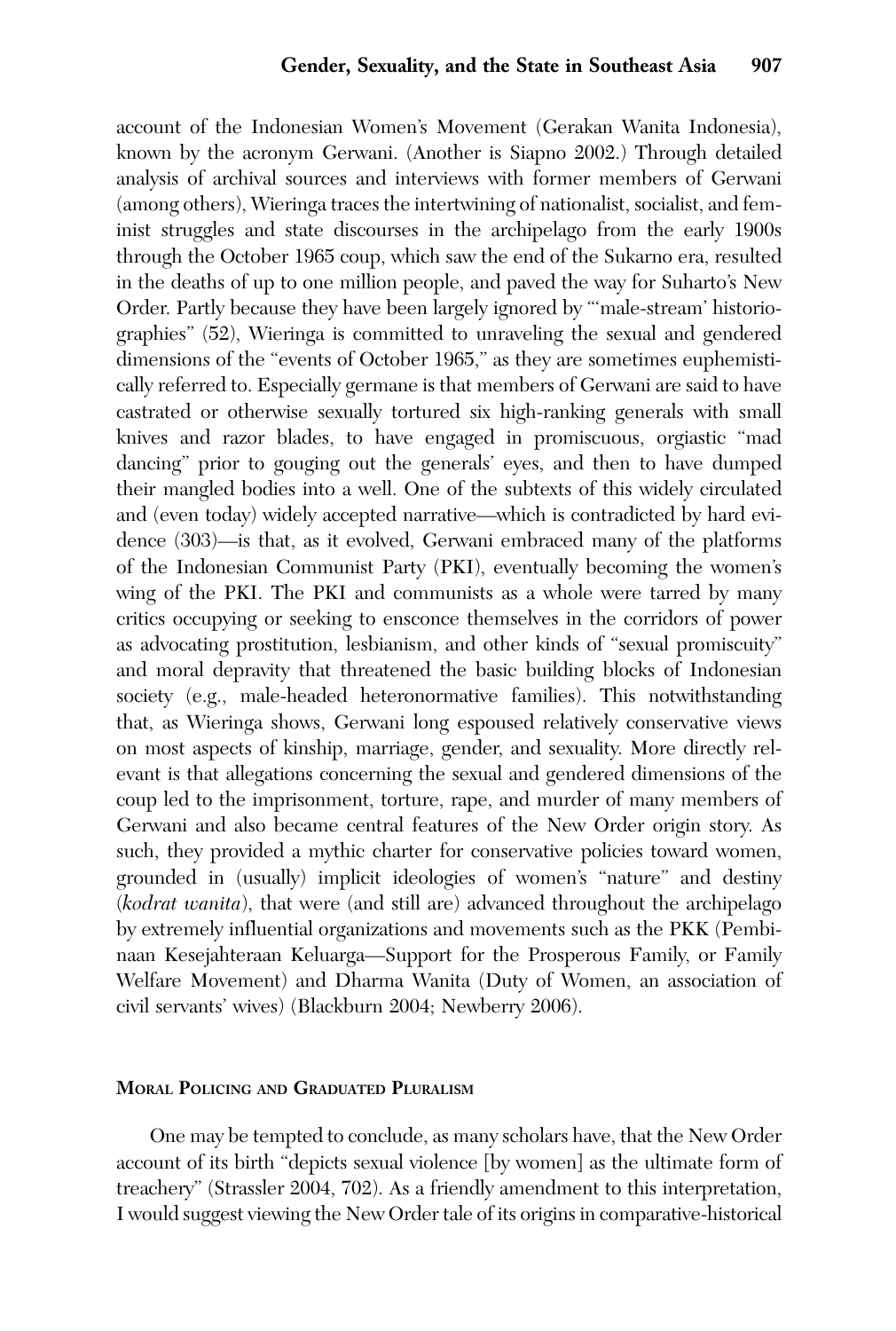terms, and asking whether the ultimate form of treachery in question is in fact women's sexual violence per se as distinct from something more generalized or variable: sexual aberration or gender deviance as defined by one or another normalizing metric. The New Order origin story resonates in important ways with the Burmese junta's long-standing depictions of Aung San Suu Kyi's alleged sexual and reproductive transgressions; with American and Filipino officials' characterizations of Huk "fornication," "promiscuity," and "moral depravity" involving men and women alike; and with the Malaysian state's allegations of sodomy on the part of former deputy prime minister and current opposition leader Anwar Ibrahim (which resulted in the widely reverberating "Anwar crisis"). As Mark Twain put it, history does not repeat itself, but it does rhyme.

The larger themes are that sexual and gender differences are commonly portrayed as "deep categorical treacheries" in Arjun Appadurai's (1996, 154) terminology, and that agents of governmentality, aided by an always eager media, frequently depict deep categorical treacheries as broadly ramifying violence. These kinds of cultural linkages are certainly not new, as evidenced by the twinned themes of incest and cannibalism that appear repeatedly in the origin myths collected by anthropologists and others over the centuries. In their current, mass-mediated incarnations, however, conceptual linkages of this sort can easily fuel dangerous (socially divisive) moral panics, most notably when economic and cultural-political circumstances are conducive to the "punitive turns" taken by many states in Southeast Asia and the West in recent decades (Lancaster 2011; Peletz 2009; Tan 2012). In such cases, they are readily harnessed to the cause of legitimizing the febrile moral policing we see in various parts of Southeast Asia. I am thinking most immediately of Singapore and Malaysia. But also of Aceh, West Java, and other regions of Indonesia that have witnessed the introduction in the post-Suharto era of syariah-inflected kanun and bylaws. These laws are ostensibly aimed at curbing corruption, prostitution, gambling, and the consumption of alcohol. But they tend to be used by religious police and vigilante groups to discipline and punish women for styles of dress and comportment that are deemed seductive, pornographic, or otherwise inappropriate according to ascendant views of classical Islam.

Dynamics leading to democratization and decentralization in Indonesia have obviously entailed a good deal of instability and violence, and a disproportionate amount of suffering for women (but see Blackburn 2004, 220–22 passim; Smith-Hefner 2007; Tsing 2005). The infamous gang rape and murder of Chinese Indonesian women in mid-May 1998, during the rioting that brought an end to Suharto's regime, is relevant here and may become a topic-locale icon in the literature and in the public's eyes in some of the same general ways as gendered and sexual violence following the post-war partition of India. Karen Strassler (2004) has shown how provocateurs, aided by high-level state authorities, appear to have been centrally involved, and that the "mobilization of journalistic, documentary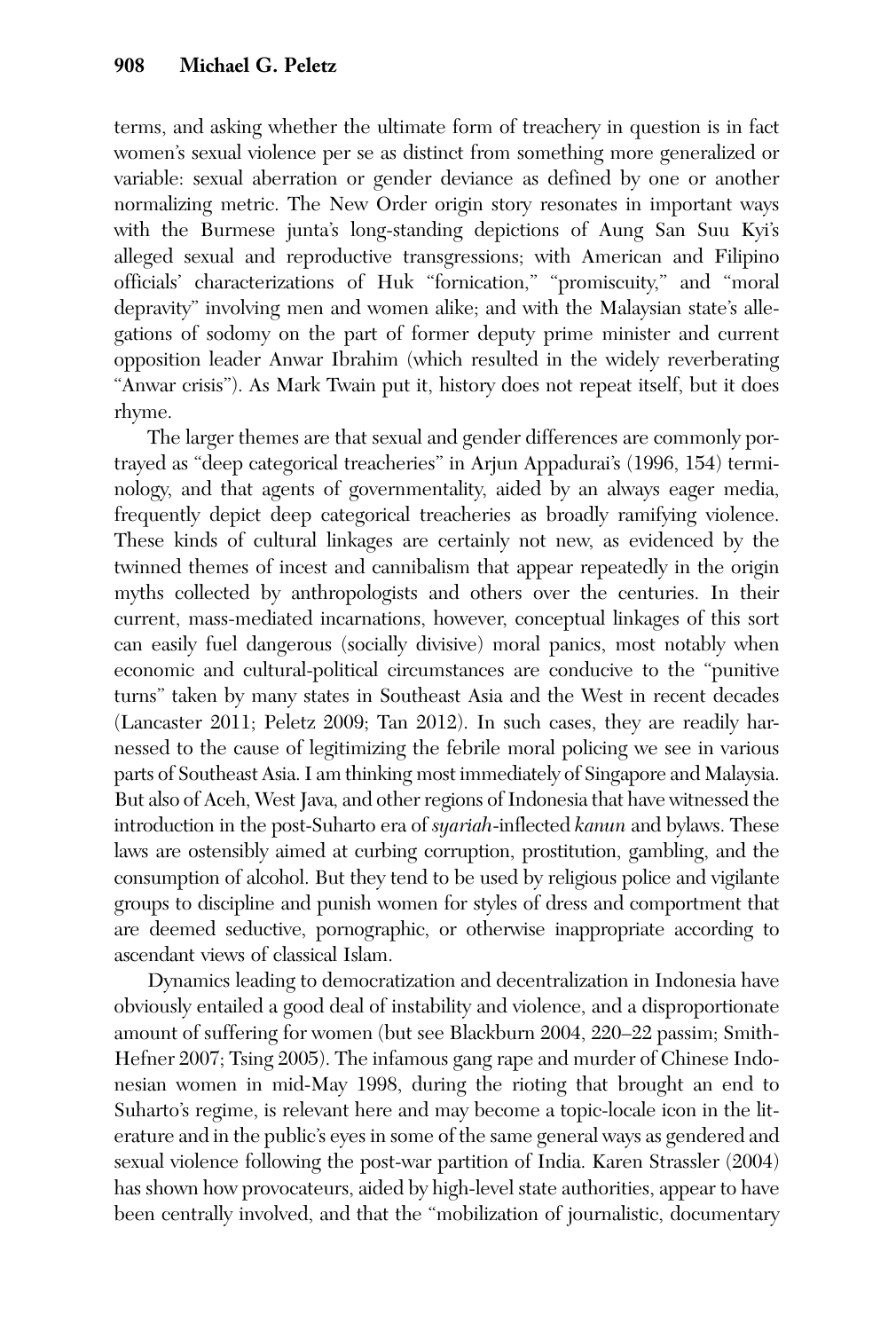photography against state power … played an integral role" in the movement for reform (701), much like what we have seen in recent years in the context of the "Arab Spring." The downside is that "exposed women's bodies [became] the objects of prurient sexual fantasy and consumption," and that many female survivors who sought justice had to display "their bodies and their suffering" to "the threatening scrutiny of a state hostile to their claims," and thus "feared being 'raped a second time' " (701). Compounding the difficulties and chaos was the circulation via the Internet and other media of fabricated photos and rumors that greatly exaggerated the horrendous violence, trashed Indonesia's image abroad, and became a rallying point for the world's diasporic Chinese, whose material and symbolic connections with Chinese Indonesians clearly transformed the scope and force of the crisis both in Indonesia and in the global arena (cf. Ong 2003, 53–72). Regrettably, the strategic use of rape as a technique of terror—in Aceh, East Timor, and Irian Jaya, to cite other Indonesian examples, and in post-partition India as well as Bangladesh, Bosnia, Rwanda, Darfur, and numerous other locales in Africa and elsewhere—is globally widespread and increasingly so.

This brings me to Malaysia and Southeast Asia generally, and to rather different sets of issues. A few decades ago, Malaysia was arguably the locus classicus of ethnographic studies of resistance, due largely to Scott's Weapons of the Weak (1985) and Ong's Spirits of Resistance and Capitalist Discipline (1987). At present, however, owing to ominous trends in governmentality and statesponsored Islamization that have been documented by Maila Stivens (2002), Norani Othman et al. (2008), Julian Lee (2010, 2011), Tan Beng Hui (2012), and others, it is better known as a site of constricted pluralism and moral policing.

To help make sense of the latter phenomena in Malaysia and Southeast Asia more broadly, I developed the concept of graduated pluralism. As discussed elsewhere (Peletz 2009), the term "graduated pluralism" draws attention to the differential distribution, throughout societies, polities, transnational/diasporic spaces, and historical periods, of certain kinds of sentiments, dispositions, and institutionalized arrangements conducive to or inhibiting pluralism, many of which are keyed to systems of stratified reproduction defined as encompassing systems of power relations that encourage certain groups' nurturance and reproduction, while discouraging or precluding those of others (cf. Colen 1995; Foucault 1978). I developed this concept partly because it makes little empirical or theoretical sense to speak of pluralism—or of tolerance, legitimacy, justice, sovereignty, or power—in the abstract. Regimes of pluralism, like regimes of justice, sovereignty, power, etc., are internally differentiated and domain specific, just as they are deeply grounded in the specificities of globally inflected local histories. The concept of graduated pluralism encourages recognition of these facts, helping us to appreciate as well that pluralistic sentiments and dispositions with respect to gender and/or sexual diversity may or may not help constitute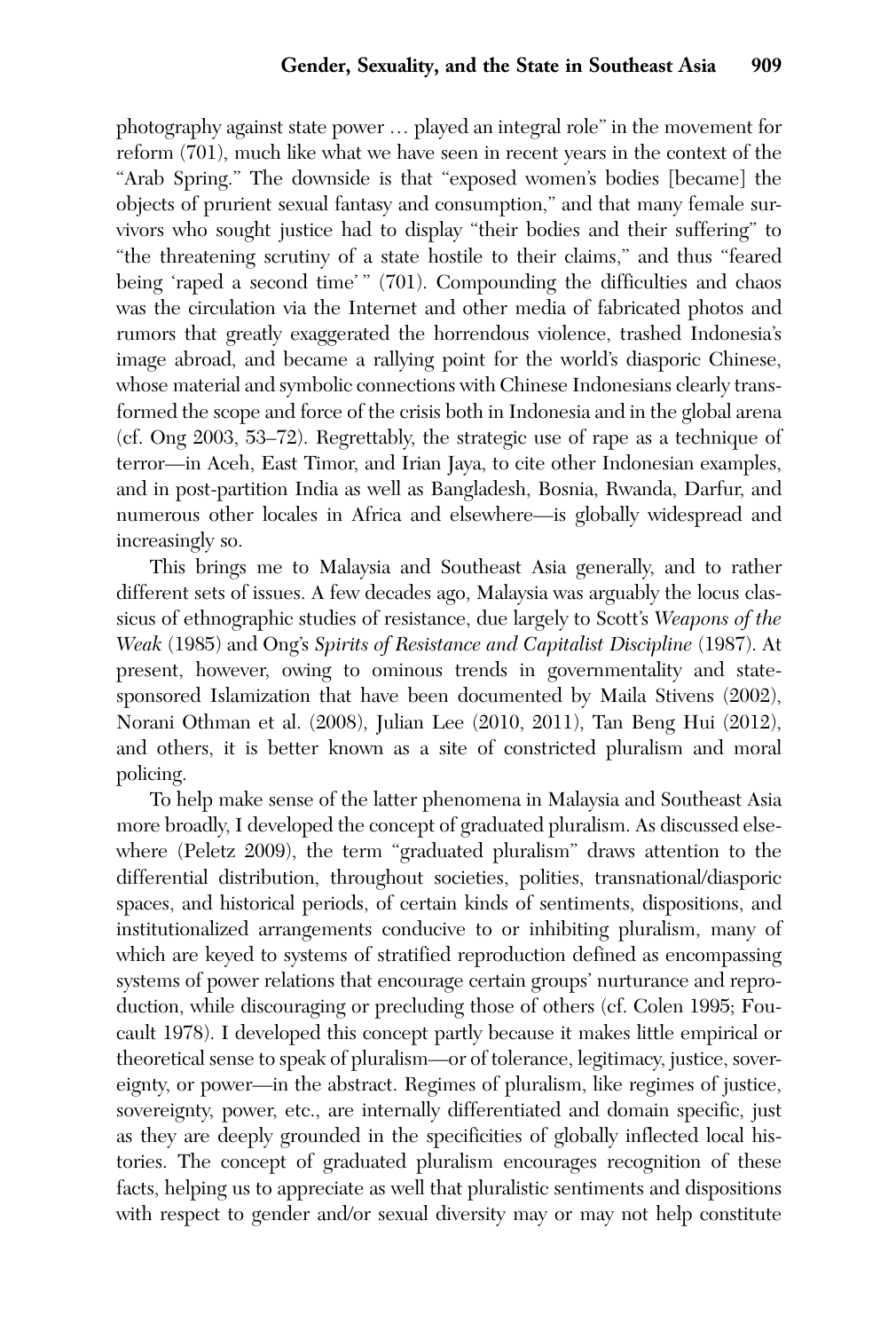pluralistic sentiments and dispositions bearing on diversity defined in terms of race, ethnicity, and/or religion—and vice versa. In Southeast Asia, pluralism with regard to gender and sexuality has long been rather robust, and typically far more expansive than its counterparts in the West. But it has always been relative. Various kinds of "close mating" (construed as incest) and extramarital unions, for instance, have always been beyond the pale, as for the most part have same-sex erotics involving homogender as distinct from heterogender relations. It is also clear that male-bodied persons, however gendered, have usually been allowed far more bodily "play" than their female-bodied counterparts.

The logic underlying many of these distinctions (e.g., heterogender versus homogender) is imbricated in various discursive modes, including religiously grounded mythologies and cosmologies, though I am not able to address these matters in any detail here. The point is nonetheless worth emphasizing inasmuch as it helps distinguish the notion of graduated pluralism from others to which it bears a loose family resemblance, such as Ong's more state-centric idea of graduated sovereignty. The latter concept was also developed primarily in relation to Southeast Asian material, and, as noted earlier, is central to studies by Wilson and Nguyen-vo on Bangkok and Ho Chi Minh City, respectively. It refers to processes in which "the state makes different kinds of biopolitical investments [both] in different subject populations, privileging one gender over the other," for example, and "in certain kinds of human skills, talents, and ethnicities," along with its willingness, even as it "maintains control over its territory, … to let corporate entities set the terms for constituting and regulating some domains" (Ong 1999, 217). Ong deploys the concept of graduated sovereignty primarily to designate post-Fordist dynamics that have arisen with neoliberal globalization, suggesting that hype-rational states and transnational corporations driven by wills to power and profit and other largely utilitarian agendas are invariably the key players in driving these dynamics. The notion of graduated pluralism, by contrast, accords more significance to the cosmological underpinnings of state apparatuses and the conceptual schema informing the subjectivities and practice of agents of governmentality and their proxies and charges, and the ways these cosmologies and conceptual schema are dialectically related to myth, ritual, and various domestic and social structural arrangements. It remains to add that the two concepts, like the literatures to which they are keyed, are by no means mutually exclusive, and that bringing them more directly into conversation with one another will further illuminate the myriad ways in which states and bodies are implicated in dynamics of power, prestige, legitimacy, and difference both in Southeast Asia and its diaspora and beyond. More generally, my argument is that we have much to learn from exegeses of graduated pluralism and its structuring in different world areas that take seriously both regional specificity and historical dynamics of the longue durée, and that such approaches are conducive to transcending many of the dichotomies sketched out earlier in this essay.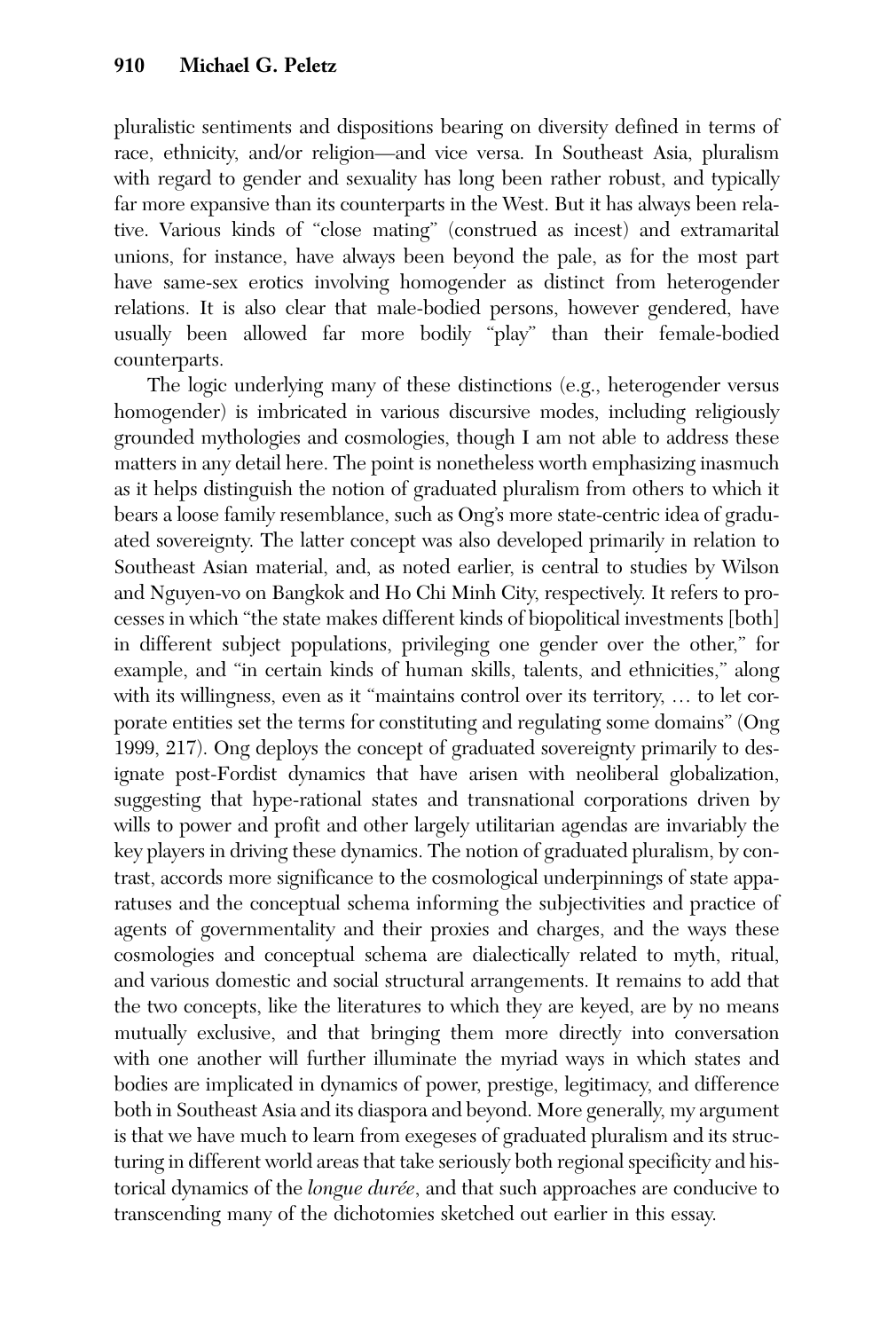#### **CONCLUSION**

I bring this essay to a close by drawing attention to three sets of issues. The first has to do with the conspicuous absence in the anthropological and other literature on gender and sexuality in Southeast Asia—indeed, the deafening silence —with respect to empirical and theoretical perspectives on normative masculinities (which should not be confused with masculine or masculinist perspectives), especially those that prevail among ordinary folks outside arenas of colonial rule, warfare, militarization, and ethno-nationalistic, religious, or racial strife. (See in this connection Kam Louie's [2012] call to "free the study of masculinity from the study of empire.") This domain of gender and sexuality continues to suffer from the "taken-for-granted syndrome," as I observed some time ago (Peletz 1995, 78–79, 1996, 4–7 passim; but see McCoy 1999, Reyes 2008, and most recently Ford and Lyons 2012, which constitute important but partial exceptions that prove the rule).<sup>8</sup> By contrast, scholarship on communities of phenotypic males who self-identify as transgendered (kathoey, waria, bakla, bantut, etc.), gay, or queer, and/or are performatively feminized, is both robust and theoretically sophisticated, as is the literature on heteronormative women, female-bodied masculinities (e.g., toms), and (to a lesser extent) feminine females in erotic relationships with masculinized females. If only because notions of gender and sexuality (such as distinctions between "good sex" and "bad sex") are inherently relational, this lacunae should be addressed in future research on Southeast Asia.

The second issue, largely glossed over in this essay, is that states are of course capable of all sorts of initiatives that are positive (or at least potentially so). Many such initiatives are alive and well in various parts of Southeast Asia and have been for decades. They include mass immunizations and other public health campaigns that reduce infant mortality, improve hygiene and nutrition, and help prevent the ravages of water-borne and other diseases (such as HIV/AIDS) in men, women, and children alike; irrigation and other water-control projects aimed at enhancing agricultural yields and lessening the likelihood of devastating floods; programs of economic development geared toward raising wages and living standards; educational and legislative reforms with the capacity to greatly increase rates of literacy, participation in electoral processes, and overall equality between women and men; and defensive and/or peace-keeping measures that depoliticize divisive religious issues, constrain uncivil elements of civil society, and protect national boundaries from foreign incursions and the destruction and havoc they might bring.

The third, related issue, which is more obvious from the thrust of this essay, is that the positive dimensions and outcomes of state practices (positive state effects) do not figure prominently in the scholarship on gender, sexuality, and

<sup>&</sup>lt;sup>8</sup>This shortcoming is far less pronounced in the literature concerning other world areas (see, e.g., Guttman 1996; Lancaster 1992; Louie 2002; Louie and Low 2003; Ouzgane 2006).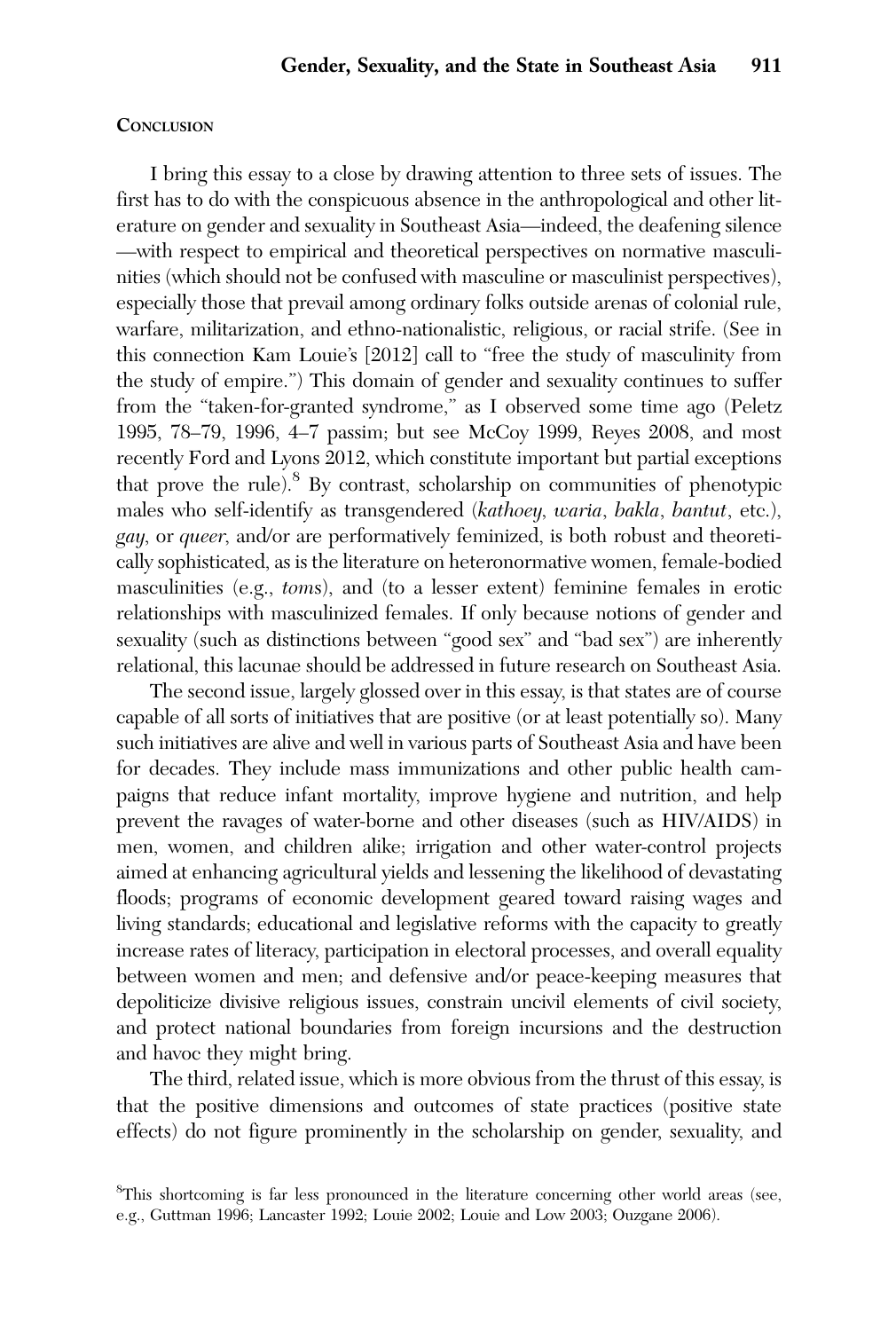the state in Southeast Asia, at least not in the literature produced by anthropologists, historians, sociologists, political scientists, feminists, and queer theorists.<sup>9</sup> Had I focused instead on scholarship in the fields of epidemiology, public health, economic development, environmental studies, and political ecology, the overall picture might be rather different; then again, see Hall et al. (2011), Peluso (1992), and Pisani (2008).

An adequate explanation of this pattern would require an altogether separate essay. Suffice it to say that, as far as many scholars are concerned, the era of late capitalism has given way since the 1970s or so to a period characterized by neoliberalism or neoliberal globalization (though the neoliberal gloss, like that of globalization, did not begin to take hold until the late 1990s), and that states, market forces, and institutions of governance in the latter period are generally viewed in far more destructive and negative (fundamentally "anti-human") terms than their immediate predecessors (Ortner 2011). These views are not due, as some might suggest, to the anti-Enlightenment stances and other dark visions of influential scholars such as Foucault, who did in any event draw heavily on the late nineteenth- and early twentieth-century writings (some of them quite gloomy) of Nietzsche and Weber, which obviously predate neoliberalism. Rather, the relevant issue is that in the past few decades, neoliberal states, regimes of governance, and the cultural-political dynamics that help sustain them across broad stretches of Asia and the West have been experienced by large numbers of people as increasingly intrusive and punitive, $10$  thus encouraging scholarly engagement with Foucault's prescient arguments about surveillance, discipline, and control, and sometimes eclipsing scholarly (and public) appreciation of the liberatory and other positive initiatives that states are capable of undertaking.

# Acknowledgments

I presented an early version of this essay at the panel on Sexuality and the State in Asia that was convened at the Annual Conference of the Association for Asian Studies (AAS) in Toronto in March 2012. Thanks to Jennifer Munger, Jeffrey Wasserstrom, and others at the AAS for coming up with the idea of the panel and for including me in it, and to fellow panelists and members of the audience for stimulating discussion. I am grateful to Ikmal Adian Mohd Adil for research and editorial assistance and would also like to thank Robert Hefner, Mark Johnson, and Rachel Leow for kindly reading the penultimate draft of the essay on short notice and providing helpful

<sup>9</sup>Susan Blackburn's Women and the State in Modern Indonesia (2004) constitutes an important exception to this generalization insofar as Blackburn shows how various state measures over the course of the twentieth century and the early years of the new millennium have served to empower women even while others have had quite the opposite effect.

<sup>10</sup>Scholars debate whether in the United States, for instance, "the punitive turn prepared the way for the neoliberal turn, … [or] vice versa" (the former appears more likely); but there is little question as to the "coupling of punitive governance with neoliberal economic policies" both in the United States and far beyond (Lancaster 2011, 222, 245).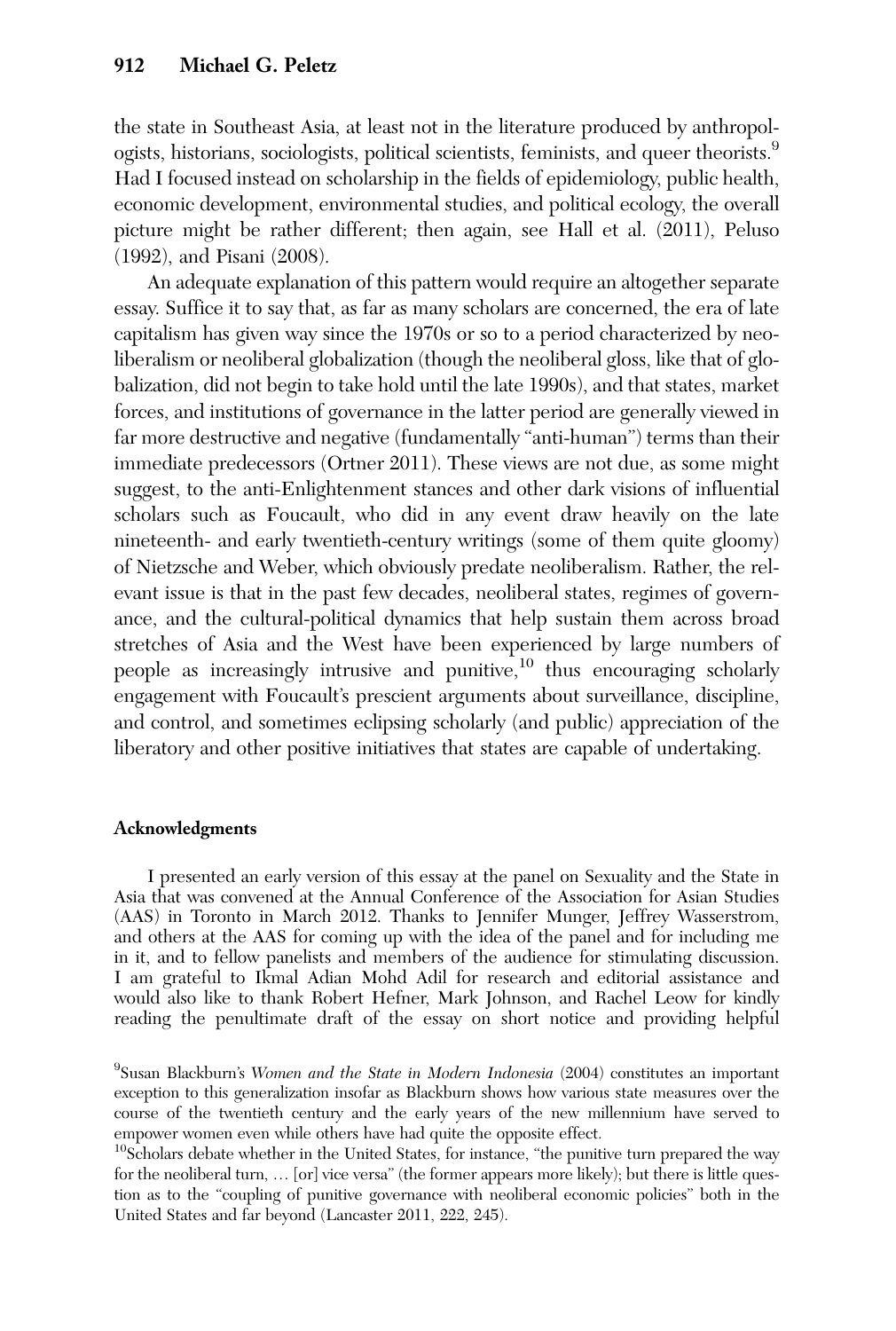comments. Due to space limitations, I am unable to engage a good deal of the relevant literature (much of which is cited in the bibliographies of Peletz [2007, 2009]) and many important issues; for the same reasons, I have limited the list of references to Englishlanguage sources. Some of the material presented here is adapted from previous publications (Peletz 2009, 2011).

#### List of References

- ABRAMS, PHILIP. 1988. "Notes on the Difficulty of Studying the State." Journal of Historical Sociology  $1(1):58-89$ .
- AGUILAR-SAN JUAN, KARIN. 2009. Little Saigons: Staying Vietnamese in America. Minneapolis: University of Minnesota Press.
- ANDAYA, BARBARA. 2006. The Flaming Womb: Repositioning Women in Early Modern Southeast Asia. Honolulu: University of Hawai'i Press.
- APPADURAI, ARJUN. 1996. Modernity at Large: Cultural Dimensions of Globalization. Minneapolis: University of Minnesota Press.
- ARETXAGA, BEGONA. 2003. "Maddening States." Annual Review of Anthropology 32:393–410.
- ATKINSON, JANE, and SHELLY ERRINGTON, eds. 1990. Power and Difference: Gender in Island Southeast Asia. Stanford, Calif.: Stanford University Press.
- BICH, PHAM VAN. 1999. The Vietnamese Family in Change: The Case of the Red River Delta. Richmond, Surrey, England: Curzon.
- BLACKBURN, SUSAN. 2004. Women and the State in Modern Indonesia. Cambridge: Cambridge University Press.
- BLACKWOOD, EVELYN. 2010. Falling Into the Lesbi World: Desire and Difference in Indonesia. Honolulu: University of Hawai'i Press.
- BLACKWOOD, EVELYN, and SASKIA WIERINGA, eds. 1999. Female Desires: Same-Sex Relations and Transgender Practices Across Cultures. New York: Columbia University Press.
- BOELLSTORFF, TOM. 2005. The Gay Archipelago: Sexuality and Nation in Indonesia. Princeton, N.J.: Princeton University Press.
- ——. 2007. Coincidence of Desires: Anthropology, Queer Studies, Indonesia. Durham, N.C.: Duke University Press.
- BOWEN, JOHN. 1995. "The Forms Culture Takes: A State-of-the-Field Essay on the Anthropology of Southeast Asia." Journal of Asian Studies 54(4):1047–78.
- BRENNER, SUZANNE. 1998. The Domestication of Desire: Women, Wealth, and Modernity in Java. Princeton, N.J.: Princeton University Press.
- BUTALIA, URVASHI. 2000. The Other Side of Silence: Voices from the Partition of India. Durham, N.C.: Duke University Press.
- COLEN, SHELLEE. 1995. "'Like a Mother to Them': Stratified Reproduction and West Indian Childcare Workers and Employers in New York." In Conceiving the New World Order: The Global Politics of Reproduction, ed. Faye Ginsburg and Rayna Rapp, 78–102. Berkeley: University of California Press.
- COMAROFF, JEAN, and JOHN COMAROFF, eds. 2000. Millennial Capitalism and the Culture of Neoliberalism. Special issue of Public Culture 12(2):291–564.
- CONSTABLE, NICOLE. 2007. Maid to Order in Hong Kong: Stories of Filipina Workers, 2nd ed. Ithaca, N.Y.: Cornell University Press.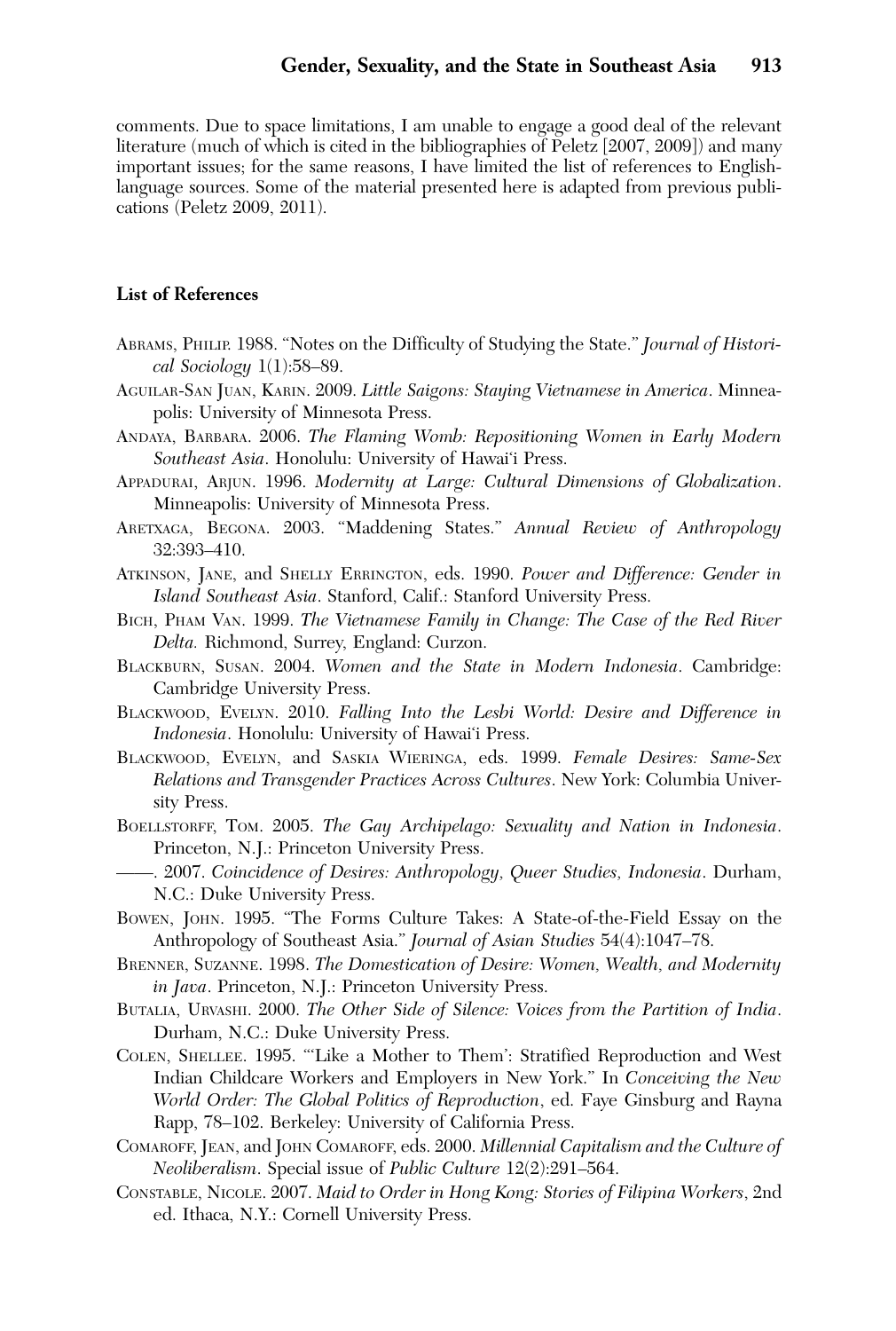- CROLL, ELISABETH. 2000. Endangered Daughters: Discrimination and Development in Asia. New York: Routledge.
- DAS, VINA. 1995. "National Honor and Practical Kinship: Unwanted Women and Children." In Conceiving the New World Order: The Global Politics of Reproduction, ed. Faye Ginsburg and Rayna Rapp, 212–33. Berkeley: University of California Press.
- DAVIES, SHARYN G. 2010. Gender Diversity in Indonesia: Sexuality, Islam, and Queer Selves. New York: Routledge.
- DAY, TONY. 2002. Fluid Iron: State Formation in Southeast Asia. Honolulu: University of Hawai'i Press.
- FORD, MICHELLE, and LENORE LYONS, eds. 2012. Men and Masculinities in Southeast Asia. New York: Routledge.
- FOUCAULT, MICHEL. 1978. The History of Sexuality, Vol. I: An Introduction. New York: Vintage.
- FRISK, SYLVA. 2009. Submitting to God: Women and Islam in Urban Malaysia. Copenhagen: Nordic Institute of Asian Studies.
- GUTTMAN, MATTHEW. 1996. The Meanings of Macho: Being a Man in Mexico City. Berkeley: University of California Press.
- HALL, DEREK, PHILIP, HIRSCH, and TANYA M. LI. 2011. Powers of Exclusion: Land Dilemmas in Southeast Asia. Honolulu: University of Hawai'i Press.
- HARVEY, DAVID. 2005. A Brief History of Neoliberalism. Oxford: Oxford University Press.
- HEFNER, ROBERT W. 2010. "Religious Resurgence in Contemporary Asia: Southeast Asian Perspectives on Capitalism, the State, and the New Piety." Journal of Asian Studies 69(4):1031–47.
- HERSHATTER, GAIL. 2011. The Gender of Memory: Rural Women and China's Collective Past. Berkeley: University of California Press.
- IPAS. 2004. "Vietnam: Reproductive Health and Abortion Statistics." http://ideas.ipas.org/ cgi-bin/ideas.ipas.org/ideas.cgi?request=Repro&COUNTRY=Vietnam (accessed February 27, 2011).
- JACKSON, PETER A. 1997. "Kathoey > < Gay > < Man: The Historical Emergence of Gay Male Masculinity in Thailand." In Sites of Desire, Economies of Pleasure: Sexualities in Asia and the Pacific, ed. Lenore Manderson and Margaret Jolly, 166–90. Chicago: University of Chicago Press.
- JACKSON, PETER A., and NERIDA M. COOK, eds. 1999. Gender and Sexualities in Modern Thailand. Chiang Mai: Silkworm Press.
- JOHNSON, MARK. 1997. Beauty and Power: Transgendering and Cultural Transformation in the Southern Philippines. London: Berg.
- ——. 2010. "Diasporic Dreams, Middle-Class Moralities, and Migrant Domestic Workers Among Muslim Filipinos in Saudi Arabia." The Asia Pacific Journal of Anthropology 11(3/4):428–48.
- JORDT, INGRID. 2007. Burma's Mass Lay Meditation Movement: Buddhism and the Cultural Construction of Power. Copenhagen: Nordic Institute of Asian Studies.
- KILLIAS, OLIVIA. 2010. "'Illegal' Migration as Resistance: Legality, Morality, and Coercion in Indonesian Domestic Worker Migration to Malaysia." Asian Journal of Social Science 38:897–914.
- KNAUFT, BRUCE. 2006. "Anthropology in the Middle." Anthropological Theory 6  $(4):407-30.$
- KWON, HEONIK. 2006. After the Massacre: Commemoration and Consolation in Ha My and My Lai. Berkeley: University of California Press.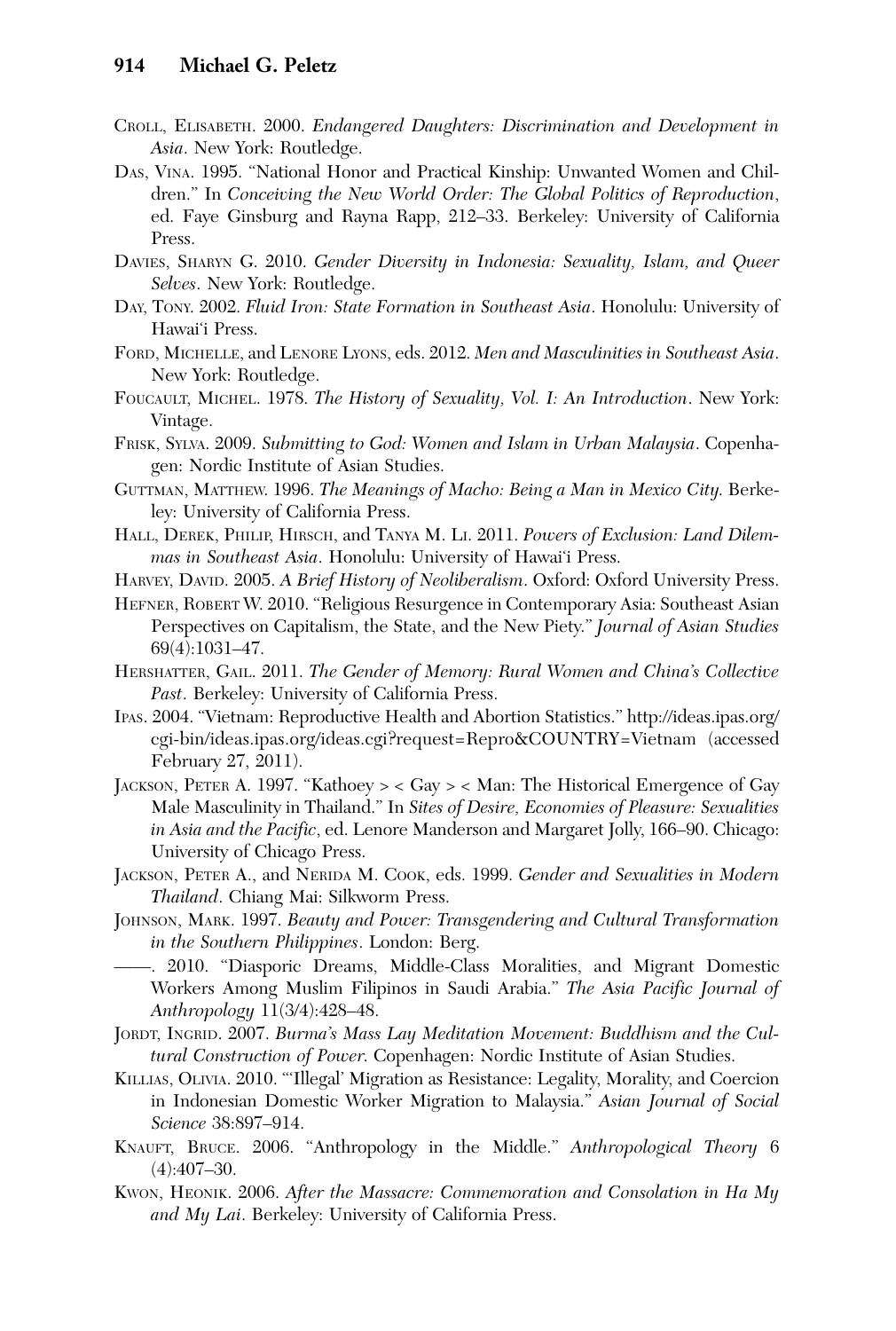- LANCASTER, ROGER N. 1992. Life Is Hard: Machismo, Danger, and the Intimacy of Power in Nicaragua. Berkeley: University of California Press.
	- ——. 2011. Sex Panic and the Punitive State. Berkeley: University of California Press.
- LANZONA, VINA. 2009. Amazons of the Huk Rebellion: Gender, Sex, and Revolution in the Philippines. Madison: University of Wisconsin Press.
- LEE, JULIAN C. H. 2010. Islamization and Activism in Malaysia. Singapore: Institute of Southeast Asian Studies.
	- ——. 2011. Policing Sexuality: Sex, Society, and the State. London: Zed Books.
- LEVINE, PEG. 2010. Love and Dread in Cambodia: Weddings, Births, and Ritual Harm Under the Khmer Rouge. Singapore: National University of Singapore Press.
- LOOS, TAMARA. 2005. "Sex in the Inner City: The Fidelity Between Sex and Politics in Siam." Journal of Asian Studies 64(4):881–909.
- ——. 2009. "Transnational Histories of Sexualities in Asia." American Historical Review 114(5):1309–24.
- LOUIE, KAM. 2002. Theorising Chinese Masculinity: Society and Gender in China. Cambridge: Cambridge University Press.
- ——. 2012. "Changes in Gender Ideals in China as a Consequence of East Asian Circulations of Popular Culture through the Internet." Paper presented at Annual Conference of the Association for Asian Studies, Toronto, March 15–18.
- LOUIE, KAM, and MORRIS LOW, eds. 2003. Asian Masculinities: The Meaning and Practice of Manhood in China and Japan. London: RoutledgeCurzon.
- MAHMOOD, SABA. 2005. Politics of Piety: The Islamic Revival and the Feminist Subject. Princeton, N.J.: Princeton University Press.
- MANALANSAN, MARTIN. 2003. Global Divas: Filipino Gay Men in the Diaspora. Durham, N.C.: Duke University Press.
- MARGOLD, JANE. 1995. "Narratives of Masculinity and Transnational Migration: Filipino Workers in the Middle East." In Bewitching Women, Pious Men: Gender and Body Politics in Southeast Asia, ed. Aihwa Ong and Michael G. Peletz, 274–98. Berkeley: University of California Press.
- MCCOY, ALFRED. 1999. Closer Than Brothers: Manhood at the Philippine Military Academy. New Haven, Conn.: Yale University Press.
- MITCHELL, TIMOTHY. 1991. "The Limits of the State: Beyond Statist Approaches and Their Critics." American Political Science Review 85(1):77–96.
- MORRIS, ROSALIND. 1994. "Three Sexes and Four Sexualities: Redressing the Discourses on Gender and Sexuality in Contemporary Thailand." positions 2(1):15–43.
- NEWBERRY, JAN. 2006. Back Door Java: State Formation and the Domestic in Working Class Java. Peterborough, Ontario: Broadview Press.
- NGUYEN-VO, THU-HUONG. 2008. The Ironies of Freedom: Sex, Culture, and Neoliberal Governance in Vietnam. Seattle: University of Washington Press.
- NORANI OTHMAN, MAVIS PUTHUCHEARY, and CLIVE KESSLER. 2008. Sharing the Nation: Faith, Difference, Power, and the State 50 Years After Merdeka. Petaling Jaya: Strategic Information and Research Development Centre.
- OETOMO, DEDE. 1996. "Gender and Sexual Orientation in Indonesia." In Fantasizing the Feminine in Indonesia, ed. Laurie Sears, 259–69. Durham, N.C.: Duke University Press.
- ONG, AIHWA. 1987. Spirits of Resistance and Capitalist Discipline: Factory Women in Malaysia. Albany: State University of New York Press.
	- ——. 1999. Flexible Citizenship: The Cultural Logics of Transnationality. Durham, N.C.: Duke University Press.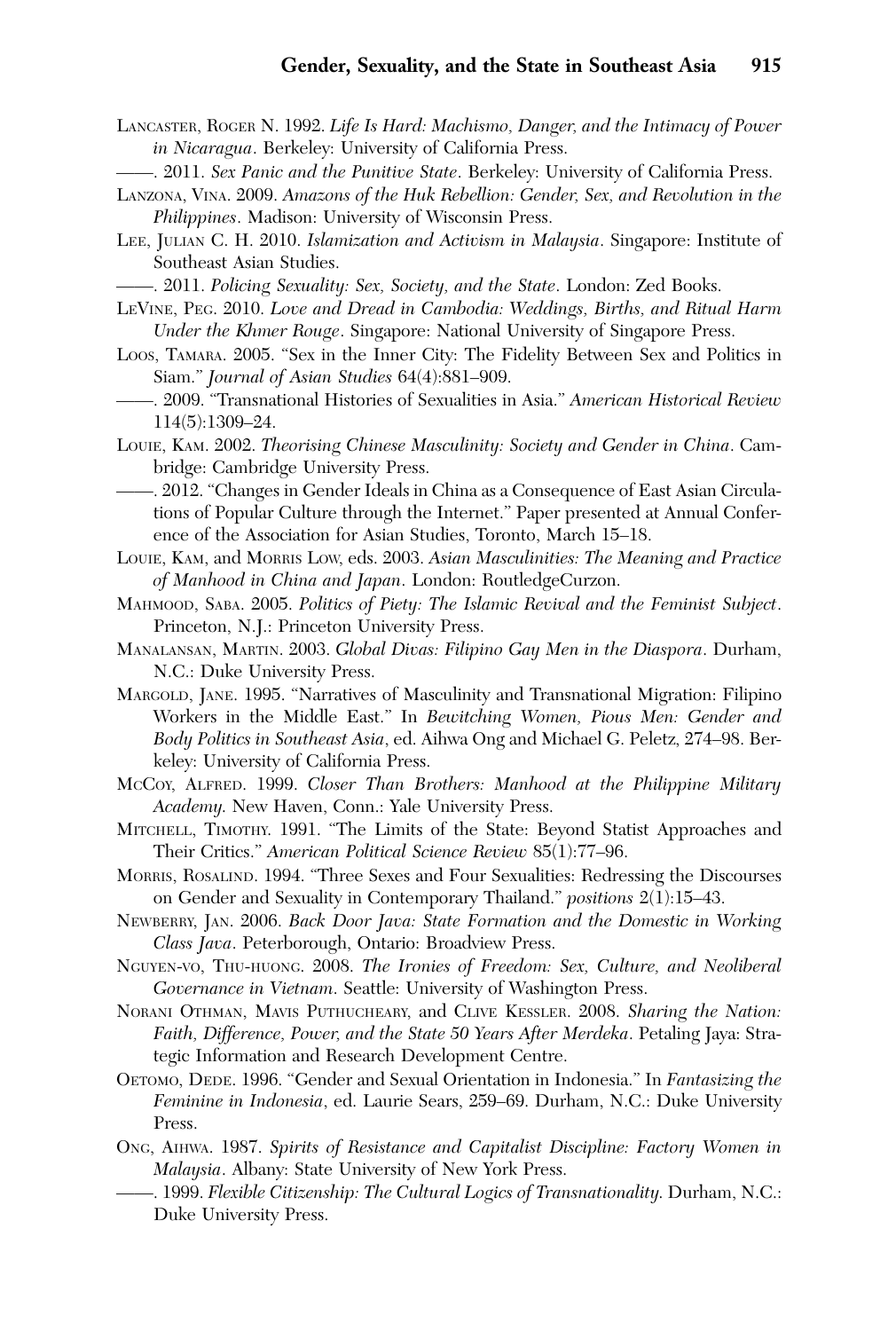- ——. 2003. Buddha is Hiding: Refugees, Citizenship, the New America. Berkeley: University of California Press.
- ——. 2006. Neoliberalism as Exception: Mutations in Citizenship and Sovereignty. Durham, N.C.: Duke University Press.
- ONG, AIHWA, and MICHAEL G. PELETZ, eds. 1995. Bewitching Women, Pious Men: Gender and Body Politics in Southeast Asia. Berkeley: University of California Press.
- ORTNER, SHERRY. 2011. "On Neoliberalism." Anthropology of This Century, Vol. 1. http:// aotcpress.com/articles/neoliberalism/ (accessed May 15, 2011).
- OUZGANE, LAHOUACINE, ed. 2006. Islamic Masculinities. New York: Zed.
- PANDEY, GYANENDRA. 2006. Routine Violence: Nations, Fragments, Histories. Stanford, Calif.: Stanford University Press.
- PARREÑAS, RHACEL S. 2011. Illicit Flirtations: Labor, Migration, and Sex Trafficking in Tokyo. Stanford, Calif.: Stanford University Press.
- PELETZ, MICHAEL G. 1995. "Neither Reasonable nor Responsible: Contrasting Representations of Masculinity in a Malay Society." In Bewitching Women, Pious Men: Gender and Body Politics in Southeast Asia, ed. Aihwa Ong and Michael G. Peletz, 76–123. Berkeley: University of California Press.
- ——. 1996. Reason and Passion: Representations of Gender in a Malay Society. Berkeley: University of California Press.
- ——. 2007. Gender, Sexuality, and Body Politics in Modern Asia. Ann Arbor, Mich.: Association for Asian Studies.
- ——. 2009. Gender Pluralism: Southeast Asia Since Early Modern Times. New York: Routledge.
- ——. 2011. "Gender Pluralism: Muslim Southeast Asia Since Early Modern Times." Social Research: An International Quarterly 78(2):659–86.
- PELUSO, NANCY L. 1992. Rich Forests, Poor People: Resource Control and Resistance in Java. Berkeley: University of California Press.
- PISANI, ELIZABETH. 2008. The Wisdom of Whores: Bureaucrats, Brothels, and the Business of AIDS. New York: Norton.
- REYES, RAQUEL A. G. 2008. Love, Passion, and Patriotism: Sexuality and the Philippine Propaganda Movement, 1882–1892. Singapore: National University of Singapore Press in association with University of Washington Press.
- ROCES, MINA, and LOUISE EDWARDS, eds. 2010. Women's Movements in Asia: Feminisms and Transnational Activism. London: Routledge.
- ROFEL, LISA. 2007. Desiring China: Experiments in Neoliberalism, Sexuality, and Public Culture. Durham, N.C.: Duke University Press.
- RUBIN, GAYLE S. 1984. "Thinking Sex: Notes for a Radical Theory of the Politics of Sexuality." In Pleasure and Danger: Exploring Female Sexuality, ed. Carole Vance, 267– 319. New York: Routledge and Kegan Paul.
- ——. 2011. Deviations: A Gayle Rubin Reader. Durham, N.C.: Duke University Press.
- SCHOBER, JULIANE. 2011. Modern Buddhist Conjunctures in Myanmar: Cultural Narratives, Colonial Legacies, and Civil Society. Honolulu: University of Hawai'i Press.
- SCOTT, JAMES C. 1985. Weapons of the Weak: Everyday Forms of Peasant Resistance. New Haven, Conn.: Yale University Press.
- ——. 2009. The Art of Not Being Governed: An Anarchist History of Upland Southeast Asia. New Haven, Conn.: Yale University Press.
- SEARS, LAURIE, ed. 1996. Fantasizing the Feminine in Indonesia. Durham, N.C.: Duke University Press.
- SIAPNO, JACQUELINE. 2002. Gender, Islam, Nationalism and the State in Aceh: The Paradox of Power, Cooptation and Resistance. London: RoutledgeCurzon.